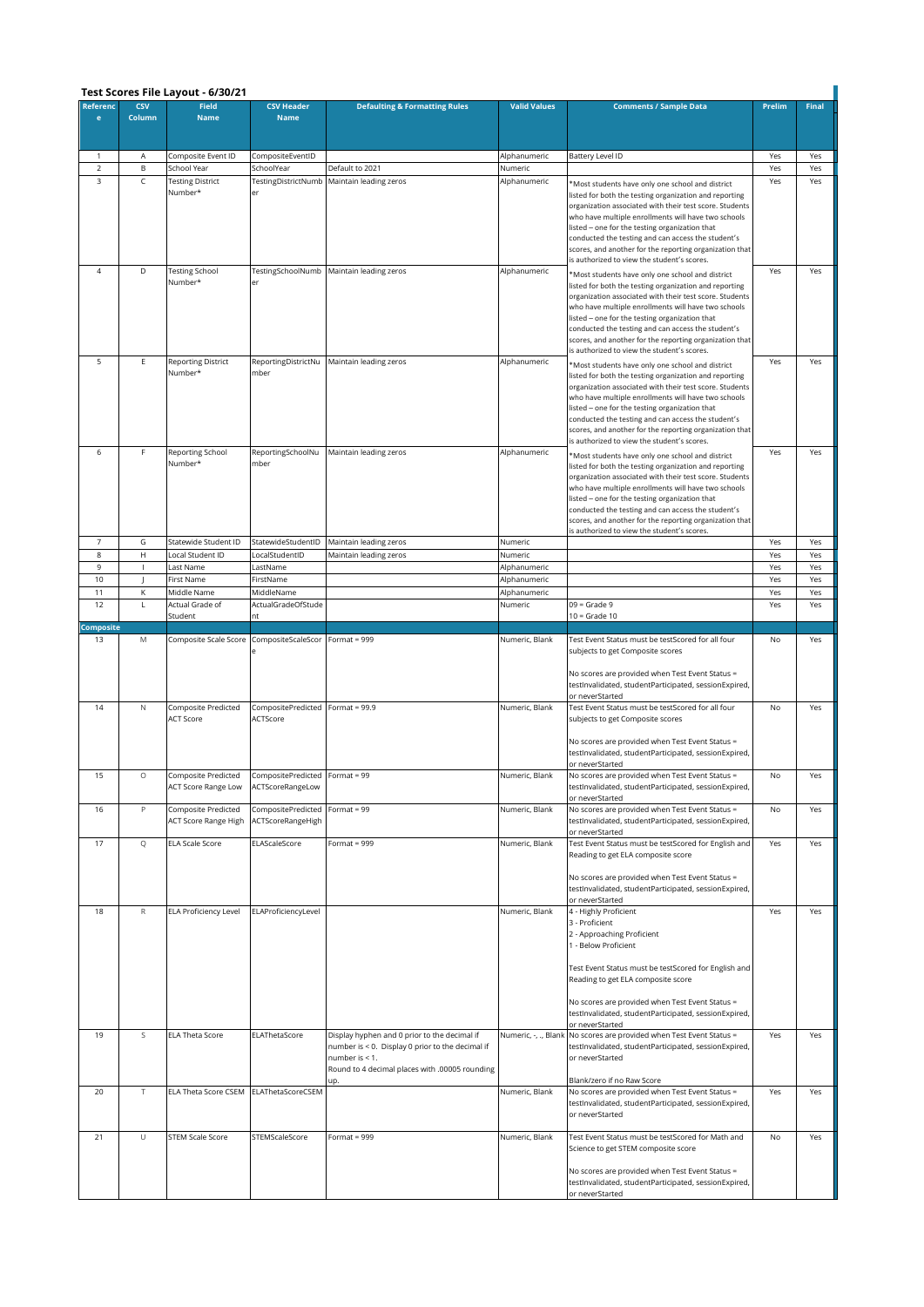| 22             | $\vee$ | STEM Proficiency Level STEMProficiencyLeve      |                                      |                                                                                                  | Numeric, Blank       | 4 - Highly Proficient                                                                                    | No  | Yes |
|----------------|--------|-------------------------------------------------|--------------------------------------|--------------------------------------------------------------------------------------------------|----------------------|----------------------------------------------------------------------------------------------------------|-----|-----|
|                |        |                                                 |                                      |                                                                                                  |                      | 3 - Proficient                                                                                           |     |     |
|                |        |                                                 |                                      |                                                                                                  |                      | 2 - Approaching Proficient<br>1 - Below Proficient                                                       |     |     |
|                |        |                                                 |                                      |                                                                                                  |                      |                                                                                                          |     |     |
|                |        |                                                 |                                      |                                                                                                  |                      | Test Event Status must be testScored for Math and                                                        |     |     |
|                |        |                                                 |                                      |                                                                                                  |                      | Science to get STEM composite score                                                                      |     |     |
|                |        |                                                 |                                      |                                                                                                  |                      | No scores are provided when Test Event Status =                                                          |     |     |
|                |        |                                                 |                                      |                                                                                                  |                      | testInvalidated, studentParticipated, sessionExpired,                                                    |     |     |
|                |        |                                                 |                                      |                                                                                                  |                      | or neverStarted                                                                                          |     |     |
| 23             | W      | <b>STEM Theta Score</b>                         | STEMThetaScore                       | Display hyphen and 0 prior to the decimal if<br>number is < 0. Display 0 prior to the decimal if | Numeric, -, ., Blank | No scores are provided when Test Event Status =<br>testInvalidated, studentParticipated, sessionExpired, | No  | Yes |
|                |        |                                                 |                                      | number is $< 1$ .                                                                                |                      | or neverStarted                                                                                          |     |     |
|                |        |                                                 |                                      | Round to 4 decimal places with .00005 rounding                                                   |                      |                                                                                                          |     |     |
| 24             | Χ      | <b>STEM Theta Score</b>                         | STEMThetaScoreCSE                    |                                                                                                  | Numeric, Blank       | Blank/zero if no Raw Score<br>No scores are provided when Test Event Status =                            | No  | Yes |
|                |        | CSEM                                            | Μ                                    |                                                                                                  |                      | testInvalidated, studentParticipated, sessionExpired,                                                    |     |     |
|                |        |                                                 |                                      |                                                                                                  |                      | or neverStarted                                                                                          |     |     |
| <b>English</b> |        |                                                 |                                      |                                                                                                  |                      |                                                                                                          |     |     |
| 25             | Υ      | English Test Event ID                           | EnglishTestEventID                   |                                                                                                  | Alphanumeric         | Links Test Event Status file and Test Scores file                                                        | Yes | Yes |
|                |        |                                                 |                                      |                                                                                                  |                      |                                                                                                          |     |     |
|                |        |                                                 |                                      |                                                                                                  |                      | Unit Level ID                                                                                            |     |     |
| 26             | Ζ      | English Raw Score                               | EnglishRawScore                      |                                                                                                  | Numeric, Blank       | No scores are provided when Test Event Status =<br>testInvalidated, studentParticipated, sessionExpired, | Yes | Yes |
|                |        |                                                 |                                      |                                                                                                  |                      | or neverStarted                                                                                          |     |     |
|                |        |                                                 |                                      |                                                                                                  |                      |                                                                                                          |     |     |
| 27             | AA     | English Scale Score                             | EnglishScaleScore                    | Format = $999$                                                                                   | Numeric, Blank       | No scores are provided when Test Event Status =<br>testInvalidated, studentParticipated, sessionExpired, | Yes | Yes |
|                |        |                                                 |                                      |                                                                                                  |                      | or neverStarted                                                                                          |     |     |
| 28             | AB     | English Scale Score                             | EnglishScaleScoreCS                  | Round to 1 decimal place with .05 rounding up.                                                   | Numeric, Blank       | No scores are provided when Test Event Status =                                                          | Yes | Yes |
|                |        | <b>CSEM</b>                                     | <b>EM</b>                            |                                                                                                  |                      | testInvalidated, studentParticipated, sessionExpired,<br>or neverStarted                                 |     |     |
|                |        |                                                 |                                      |                                                                                                  |                      |                                                                                                          |     |     |
| 29             | AC     | English Proficiency                             | EnglishProficiencyLe                 |                                                                                                  | Numeric, Blank       | 4 - Highly Proficient                                                                                    | Yes | Yes |
|                |        | Level                                           | vel                                  |                                                                                                  |                      | 3 - Proficient                                                                                           |     |     |
|                |        |                                                 |                                      |                                                                                                  |                      | 2 - Approaching Proficient<br>1 - Below Proficient                                                       |     |     |
|                |        |                                                 |                                      |                                                                                                  |                      |                                                                                                          |     |     |
|                |        |                                                 |                                      |                                                                                                  |                      | No scores are provided when Test Event Status =                                                          |     |     |
|                |        |                                                 |                                      |                                                                                                  |                      | testInvalidated, studentParticipated, sessionExpired,                                                    |     |     |
| 30             | AD     | English Predicted ACT                           | EnglishPredictedACT                  | Format = $99.9$                                                                                  | Numeric, Blank       | or neverStarted<br>No scores are provided when Test Event Status =                                       | Yes | Yes |
|                |        | Score                                           | Score                                |                                                                                                  |                      | testInvalidated, studentParticipated, sessionExpired,                                                    |     |     |
|                |        |                                                 |                                      |                                                                                                  |                      | or neverStarted                                                                                          |     |     |
| 31             | AE     | English Predicted ACT<br>Score Range Low        | EnglishPredictedACT<br>ScoreRangeLow | Format = 99                                                                                      | Numeric, Blank       | No scores are provided when Test Event Status =<br>testInvalidated, studentParticipated, sessionExpired, | Yes | Yes |
|                |        |                                                 |                                      |                                                                                                  |                      | or neverStarted                                                                                          |     |     |
| 32             | AF     | <b>English Predicted ACT</b>                    | EnglishPredictedACT                  | Format = $99$                                                                                    | Numeric, Blank       | No scores are provided when Test Event Status =                                                          | Yes | Yes |
|                |        | Score Range High                                | ScoreRangeHigh                       |                                                                                                  |                      | testInvalidated, studentParticipated, sessionExpired,<br>or neverStarted                                 |     |     |
| 33             | AG     | English Theta Score                             | EnglishThetaScore                    | Display hyphen and 0 prior to the decimal if                                                     | Numeric, -, ., Blank | No scores are provided when Test Event Status =                                                          | Yes | Yes |
|                |        |                                                 |                                      | number is < 0. Display 0 prior to the decimal if                                                 |                      | testInvalidated, studentParticipated, sessionExpired,                                                    |     |     |
|                |        |                                                 |                                      | number is < 1.                                                                                   |                      | or neverStarted                                                                                          |     |     |
|                |        |                                                 |                                      | Round to 4 decimal places with .00005 rounding                                                   |                      | Blank/zero if no Raw Score                                                                               |     |     |
| 34             | AH     | English Theta Score                             | EnglishThetaScoreCS                  |                                                                                                  | Numeric, Blank       | No scores are provided when Test Event Status =                                                          | Yes | Yes |
|                |        | CSEM                                            | EM                                   |                                                                                                  |                      | testInvalidated, studentParticipated, sessionExpired,<br>or neverStarted                                 |     |     |
|                |        |                                                 |                                      |                                                                                                  |                      |                                                                                                          |     |     |
| 35             |        | Inglish Raw Score -                             | EnglishRawScoreRC                    |                                                                                                  | Numeric, Blank       | No scores are provided when Test Event Status =                                                          | res | res |
|                |        | Reporting Category 1 -                          |                                      |                                                                                                  |                      | testInvalidated, studentParticipated, sessionExpired,                                                    |     |     |
|                |        | Production of Writing                           |                                      |                                                                                                  |                      | or neverStarted                                                                                          |     |     |
| 36             | AJ     | English Scale Score -                           | EnglishScaleScoreRC                  | Format = $999$                                                                                   | Numeric, Blank       | No scores are provided when Test Event Status =                                                          | Yes | Yes |
|                |        | Reporting Category 1                            |                                      |                                                                                                  |                      | testInvalidated, studentParticipated, sessionExpired,                                                    |     |     |
| 37             | AK     | Production of Writing<br>English Scale Score    | EnglishScaleScoreCS                  | Round to 1 decimal place with .05 rounding up.                                                   | Numeric, Blank       | or neverStarted<br>No scores are provided when Test Event Status =                                       | Yes | Yes |
|                |        | <b>CSEM Reporting</b>                           | EMRC1                                |                                                                                                  |                      | testInvalidated, studentParticipated, sessionExpired,                                                    |     |     |
|                |        | Category 1 -                                    |                                      |                                                                                                  |                      | or neverStarted                                                                                          |     |     |
| 38             | AL     | Production of Writing<br>English Theta Score -  |                                      | EnglishThetaScoreRC Display hyphen and 0 prior to the decimal if                                 |                      | No scores are provided when Test Event Status =                                                          | Yes | Yes |
|                |        | Reporting Category 1                            |                                      | number is < 0. Display 0 prior to the decimal if                                                 | Numeric, -, ., Blank | testInvalidated, studentParticipated, sessionExpired,                                                    |     |     |
|                |        | Production of Writing                           |                                      | number is < 1.                                                                                   |                      | or neverStarted                                                                                          |     |     |
|                |        |                                                 |                                      | Round to 4 decimal places with .00005 rounding                                                   |                      |                                                                                                          |     |     |
| 39             | AM     | English Theta Score                             | EnglishThetaScoreCS                  | up.                                                                                              | Numeric, Blank       | Blank/zero if no Raw Score<br>No scores are provided when Test Event Status =                            | Yes | Yes |
|                |        | <b>CSEM Reporting</b>                           | EMRC1                                |                                                                                                  |                      | testInvalidated, studentParticipated, sessionExpired,                                                    |     |     |
|                |        | Category 1 -                                    |                                      |                                                                                                  |                      | or neverStarted                                                                                          |     |     |
| 40             | AN     | Production of Writing<br>English Raw Score -    | EnglishRawScoreRC2                   |                                                                                                  | Numeric, Blank       | No scores are provided when Test Event Status =                                                          | Yes | Yes |
|                |        | Reporting Category 2 -                          |                                      |                                                                                                  |                      | testInvalidated, studentParticipated, sessionExpired,                                                    |     |     |
|                |        | Knowledge of                                    |                                      |                                                                                                  |                      | or neverStarted                                                                                          |     |     |
| 41             | AO     | anguage<br>English Scale Score -                | EnglishScaleScoreRC Format = 999     |                                                                                                  | Numeric, Blank       | No scores are provided when Test Event Status =                                                          | Yes | Yes |
|                |        | Reporting Category 2 - 2                        |                                      |                                                                                                  |                      | testInvalidated, studentParticipated, sessionExpired,                                                    |     |     |
|                |        | Knowledge of                                    |                                      |                                                                                                  |                      | or neverStarted                                                                                          |     |     |
| 42             | AP     | English Scale Score<br><b>CSEM Reporting</b>    | EnglishScaleScoreCS<br>EMRC2         | Round to 1 decimal place with .05 rounding up.                                                   | Numeric, Blank       | No scores are provided when Test Event Status =<br>testInvalidated, studentParticipated, sessionExpired, | Yes | Yes |
|                |        | Category 2 -                                    |                                      |                                                                                                  |                      | or neverStarted                                                                                          |     |     |
|                |        | Knowledge of                                    |                                      |                                                                                                  |                      |                                                                                                          |     |     |
| 43             | AQ     | English Theta Score -<br>Reporting Category 2 - | EnglishThetaScoreRC                  | Display hyphen and 0 prior to the decimal if<br>number is < 0. Display 0 prior to the decimal if | Numeric, -, ., Blank | No scores are provided when Test Event Status =<br>testInvalidated, studentParticipated, sessionExpired, | Yes | Yes |
|                |        | Knowledge of                                    |                                      | number is < 1.                                                                                   |                      | or neverStarted                                                                                          |     |     |
|                |        | Language                                        |                                      | Round to 4 decimal places with .00005 rounding                                                   |                      |                                                                                                          |     |     |
|                |        |                                                 |                                      | up.                                                                                              |                      | Blank/zero if no Raw Score                                                                               |     |     |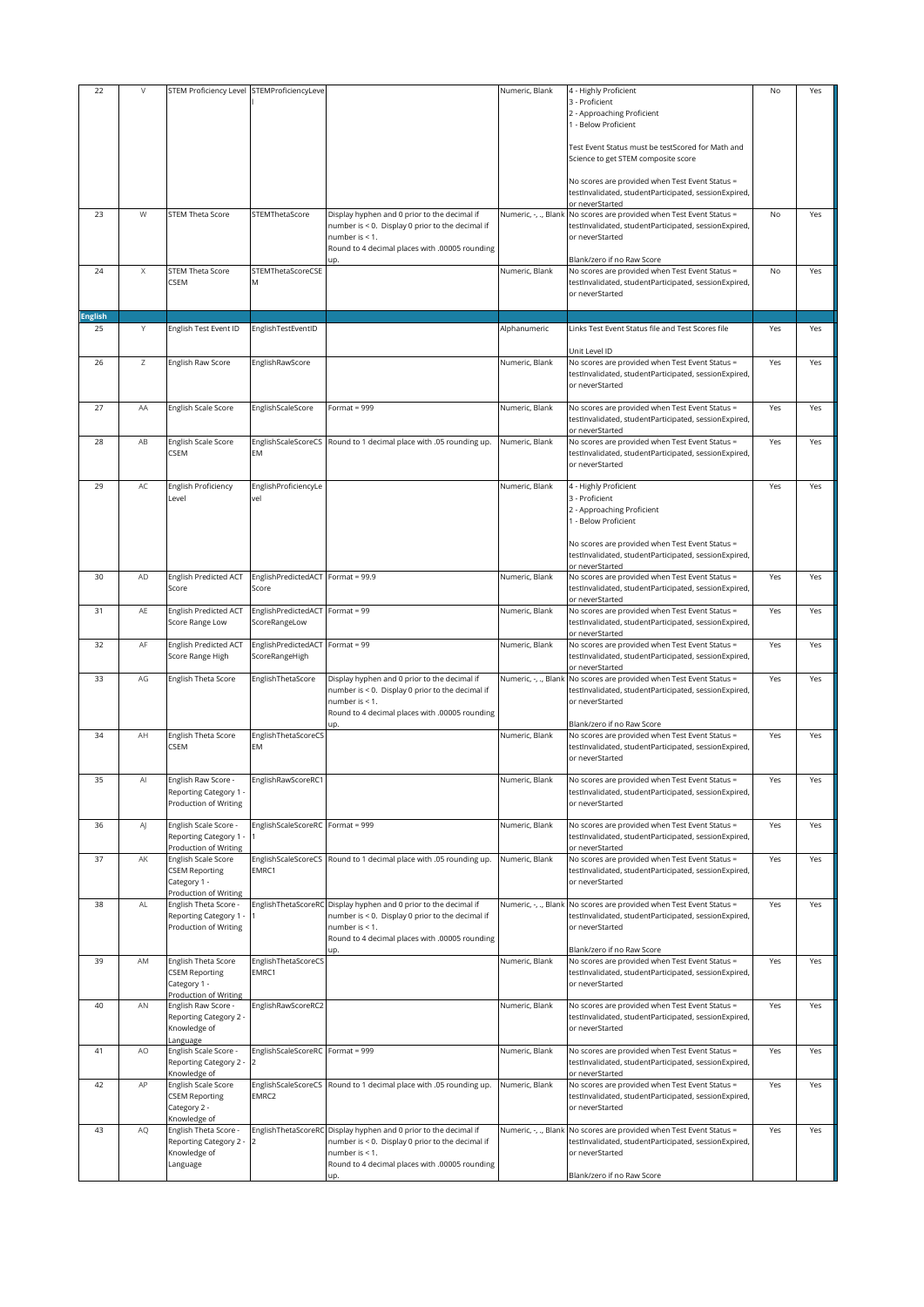| 44 | AR        | English Theta Score                           | EnglishThetaScoreCS              |                                                                    | Numeric, Blank       | No scores are provided when Test Event Status =                          | Yes | Yes |
|----|-----------|-----------------------------------------------|----------------------------------|--------------------------------------------------------------------|----------------------|--------------------------------------------------------------------------|-----|-----|
|    |           | <b>CSEM Reporting</b>                         | EMRC2                            |                                                                    |                      | testInvalidated, studentParticipated, sessionExpired,                    |     |     |
|    |           | Category 2 -                                  |                                  |                                                                    |                      | or neverStarted                                                          |     |     |
|    |           | Knowledge of                                  |                                  |                                                                    |                      |                                                                          |     |     |
| 45 | AS        | English Raw Score -                           | EnglishRawScoreRC3               |                                                                    | Numeric, Blank       | No scores are provided when Test Event Status =                          | Yes | Yes |
|    |           | Reporting Category 3 -                        |                                  |                                                                    |                      | testInvalidated, studentParticipated, sessionExpired,                    |     |     |
|    |           | Conventions of                                |                                  |                                                                    |                      | or neverStarted                                                          |     |     |
|    |           | <b>Standard English</b>                       |                                  |                                                                    |                      |                                                                          |     |     |
| 46 | AT        | English Scale Score -                         | EnglishScaleScoreRC Format = 999 |                                                                    | Numeric, Blank       | No scores are provided when Test Event Status =                          | Yes | Yes |
|    |           | Reporting Category 3 -                        |                                  |                                                                    |                      |                                                                          |     |     |
|    |           | Conventions of                                |                                  |                                                                    |                      | testInvalidated, studentParticipated, sessionExpired,<br>or neverStarted |     |     |
|    |           | Standard English                              |                                  |                                                                    |                      |                                                                          |     |     |
| 47 | AU        | English Scale Score                           | EnglishScaleScoreCS              | Round to 1 decimal place with .05 rounding up.                     | Numeric, Blank       | No scores are provided when Test Event Status =                          | Yes | Yes |
|    |           | <b>CSEM Reporting</b>                         | EMRC3                            |                                                                    |                      | testInvalidated, studentParticipated, sessionExpired,                    |     |     |
|    |           | Category 3 -                                  |                                  |                                                                    |                      | or neverStarted                                                          |     |     |
|    |           | Conventions of                                |                                  |                                                                    |                      |                                                                          |     |     |
| 48 | AV        | English Theta Score -                         |                                  | EnglishThetaScoreRC Display hyphen and 0 prior to the decimal if   | Numeric, -, ., Blank | No scores are provided when Test Event Status =                          | Yes | Yes |
|    |           |                                               | l3                               |                                                                    |                      |                                                                          |     |     |
|    |           | Reporting Category 3 -                        |                                  | number is < 0. Display 0 prior to the decimal if<br>number is < 1. |                      | testInvalidated, studentParticipated, sessionExpired,<br>or neverStarted |     |     |
|    |           | Conventions of                                |                                  | Round to 4 decimal places with .00005 rounding                     |                      |                                                                          |     |     |
|    |           | Standard English                              |                                  | up.                                                                |                      | Blank/zero if no Raw Score                                               |     |     |
| 49 | AW        | English Theta Score                           | EnglishThetaScoreCS              |                                                                    | Numeric, Blank       | No scores are provided when Test Event Status =                          | Yes | Yes |
|    |           |                                               | EMRC3                            |                                                                    |                      |                                                                          |     |     |
|    |           | <b>CSEM Reporting</b>                         |                                  |                                                                    |                      | testInvalidated, studentParticipated, sessionExpired,                    |     |     |
|    |           | Category 3 -                                  |                                  |                                                                    |                      | or neverStarted                                                          |     |     |
|    |           | Conventions of                                |                                  |                                                                    |                      |                                                                          |     |     |
| 50 | AX        | English Raw Score -                           | EnglishRawScoreRC4               |                                                                    | Blank                | Not used for this subject - will show blank on file                      | Yes | Yes |
|    |           | Reporting Category 4                          |                                  |                                                                    |                      |                                                                          |     |     |
|    |           |                                               |                                  |                                                                    |                      | No scores are provided when Test Event Status =                          |     |     |
|    |           |                                               |                                  |                                                                    |                      | testInvalidated, studentParticipated, sessionExpired,                    |     |     |
|    |           |                                               |                                  |                                                                    |                      | or neverStarted                                                          |     |     |
|    |           |                                               |                                  |                                                                    |                      |                                                                          |     |     |
| 51 | AY        | English Scale Score -                         | EnglishScaleScoreRC              |                                                                    | Blank                | Not used for this subject - will show blank on file                      | Yes | Yes |
|    |           | Reporting Category 4                          |                                  |                                                                    |                      |                                                                          |     |     |
|    |           |                                               |                                  |                                                                    |                      | No scores are provided when Test Event Status =                          |     |     |
|    |           |                                               |                                  |                                                                    |                      | testInvalidated, studentParticipated, sessionExpired,                    |     |     |
|    |           |                                               |                                  |                                                                    |                      | or neverStarted                                                          |     |     |
| 52 | AZ        | English Scale Score                           |                                  |                                                                    | Blank                |                                                                          | Yes | Yes |
|    |           |                                               | EnglishScaleScoreCS<br>EMRC4     |                                                                    |                      | Not used for this subject - will show blank on file                      |     |     |
|    |           | <b>CSEM Reporting</b>                         |                                  |                                                                    |                      |                                                                          |     |     |
|    |           | Category 4                                    |                                  |                                                                    |                      | No scores are provided when Test Event Status =                          |     |     |
|    |           |                                               |                                  |                                                                    |                      | testInvalidated, studentParticipated, sessionExpired,                    |     |     |
|    |           |                                               |                                  |                                                                    |                      | or neverStarted                                                          |     |     |
| 53 | BA        |                                               |                                  |                                                                    | Blank                |                                                                          |     |     |
|    |           | English Theta Score -<br>Reporting Category 4 | EnglishThetaScoreRC              |                                                                    |                      | Not used for this subject - will show blank on file                      | Yes | Yes |
|    |           |                                               |                                  |                                                                    |                      | No scores are provided when Test Event Status =                          |     |     |
|    |           |                                               |                                  |                                                                    |                      | testInvalidated, studentParticipated, sessionExpired,                    |     |     |
|    |           |                                               |                                  |                                                                    |                      | or neverStarted                                                          |     |     |
|    |           |                                               |                                  |                                                                    |                      |                                                                          |     |     |
| 54 | BB        | English Theta Score                           | EnglishThetaScoreCS              |                                                                    | Blank                | Not used for this subject - will show blank on file                      | Yes | Yes |
|    |           | <b>CSEM Reporting</b>                         | EMRC4                            |                                                                    |                      |                                                                          |     |     |
|    |           | Category 4                                    |                                  |                                                                    |                      | No scores are provided when Test Event Status =                          |     |     |
|    |           |                                               |                                  |                                                                    |                      | testInvalidated, studentParticipated, sessionExpired,                    |     |     |
|    |           |                                               |                                  |                                                                    |                      | or neverStarted                                                          |     |     |
|    |           |                                               |                                  |                                                                    |                      |                                                                          |     |     |
| 55 | BC        | English Raw Score -                           | EnglishRawScoreRC5               |                                                                    | Blank                | Not used for this subject                                                | Yes | Yes |
|    |           | Reporting Category 5                          |                                  |                                                                    |                      |                                                                          |     |     |
|    |           |                                               |                                  |                                                                    |                      | No scores are provided when Test Event Status =                          |     |     |
|    |           |                                               |                                  |                                                                    |                      | testInvalidated, studentParticipated, sessionExpired,                    |     |     |
|    |           |                                               |                                  |                                                                    |                      | or neverStarted                                                          |     |     |
|    |           |                                               |                                  |                                                                    |                      |                                                                          |     |     |
| 56 |           | English Scale Score -                         | EnglishScaleScoreRO              |                                                                    | Blank                | Not used for this subject - will show blank on file                      | Yes | Yes |
|    |           | Reporting Category 5                          |                                  |                                                                    |                      |                                                                          |     |     |
|    |           |                                               |                                  |                                                                    |                      | No scores are provided when Test Event Status =                          |     |     |
|    |           |                                               |                                  |                                                                    |                      | testInvalidated, studentParticipated, sessionExpired,                    |     |     |
|    |           |                                               |                                  |                                                                    |                      | or neverStarted                                                          |     |     |
|    |           |                                               |                                  |                                                                    |                      |                                                                          |     |     |
| 57 | BE        | English Scale Score                           | EnglishScaleScoreCS              |                                                                    | Blank                | Not used for this subject - will show blank on file                      | Yes | Yes |
|    |           | <b>CSEM Reporting</b>                         | EMRC5                            |                                                                    |                      |                                                                          |     |     |
|    |           | Category 5                                    |                                  |                                                                    |                      | No scores are provided when Test Event Status =                          |     |     |
|    |           |                                               |                                  |                                                                    |                      | testInvalidated, studentParticipated, sessionExpired,                    |     |     |
|    |           |                                               |                                  |                                                                    |                      | or neverStarted                                                          |     |     |
|    |           |                                               |                                  |                                                                    |                      |                                                                          |     |     |
| 58 | <b>BF</b> | English Theta Score -                         | EnglishThetaScoreRC              |                                                                    | Blank                | Not used for this subject - will show blank on file                      | Yes | Yes |
|    |           | Reporting Category 5                          |                                  |                                                                    |                      |                                                                          |     |     |
|    |           |                                               |                                  |                                                                    |                      | No scores are provided when Test Event Status =                          |     |     |
|    |           |                                               |                                  |                                                                    |                      | testInvalidated, studentParticipated, sessionExpired,                    |     |     |
|    |           |                                               |                                  |                                                                    |                      | or neverStarted                                                          |     |     |
|    |           |                                               |                                  |                                                                    |                      |                                                                          |     |     |
| 59 | BG        | English Theta Score                           | EnglishThetaScoreCS              |                                                                    | Blank                | Not used for this subject - will show blank on file                      | Yes | Yes |
|    |           | <b>CSEM Reporting</b>                         | EMRC5                            |                                                                    |                      |                                                                          |     |     |
|    |           | Category 5                                    |                                  |                                                                    |                      | No scores are provided when Test Event Status =                          |     |     |
|    |           |                                               |                                  |                                                                    |                      | testInvalidated, studentParticipated, sessionExpired,                    |     |     |
|    |           |                                               |                                  |                                                                    |                      | or neverStarted                                                          |     |     |
|    |           |                                               |                                  |                                                                    |                      |                                                                          |     |     |
| 60 | BH        | English Test Duration                         | EnglishTestDuration              | mmm                                                                | Numeric, Blank       | The time spent on items on the test, displayed in                        | Yes | Yes |
|    |           |                                               |                                  | If seconds are 0-29, round down to closest                         |                      | minutes. Includes Operational and Field Test items.                      |     |     |
|    |           |                                               |                                  | minute.                                                            |                      |                                                                          |     |     |
|    |           |                                               |                                  | If seconds are 30-60, round up to next minute.                     |                      | Blank when test assignment, not test attempt (Test                       |     |     |
|    |           |                                               |                                  |                                                                    |                      | Event Status = neverStarted)                                             |     |     |
|    |           |                                               |                                  |                                                                    |                      |                                                                          |     |     |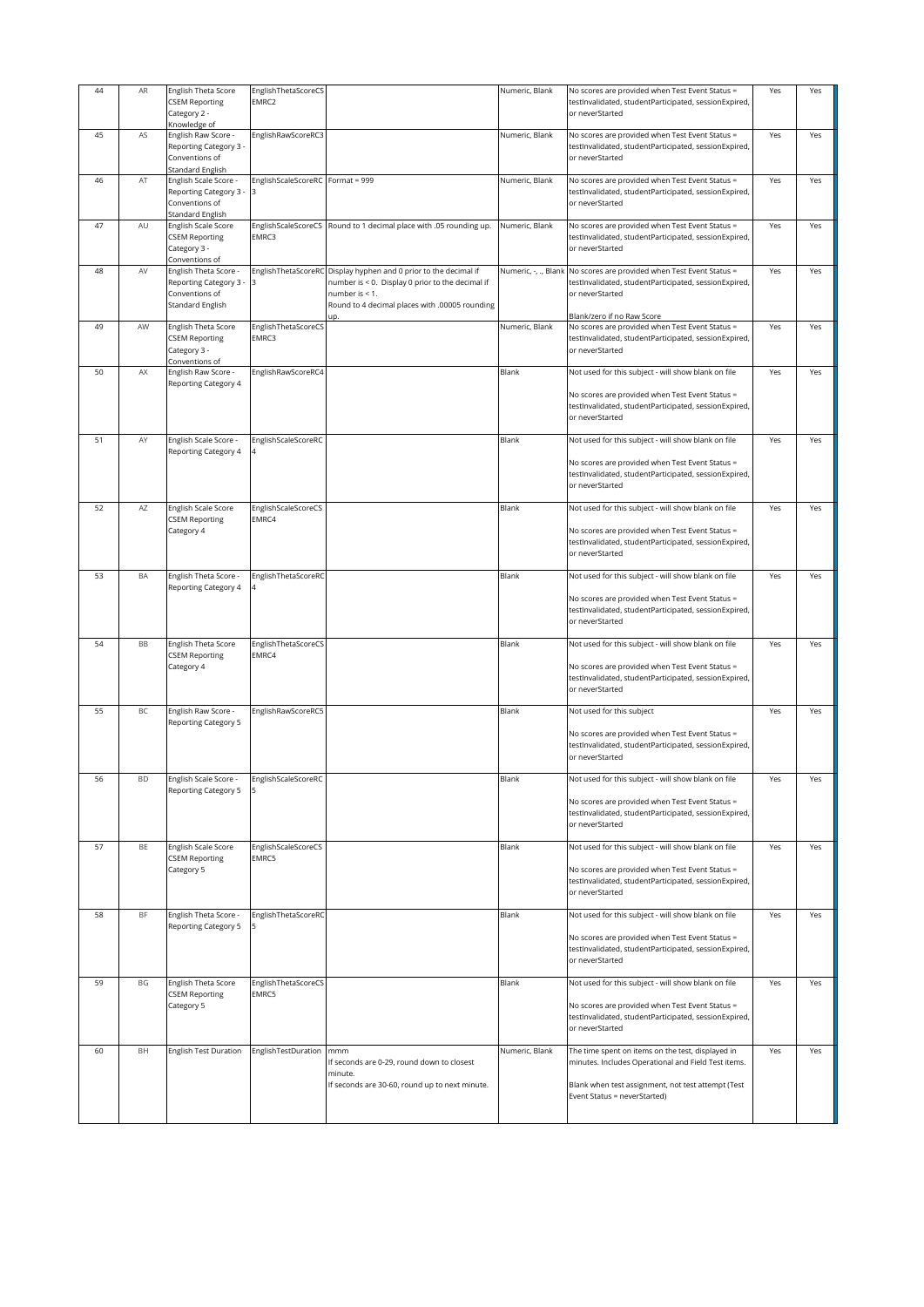| 61             | BI        | English Participation                         | EnglishParticipation                  |                                                                                                  | Numeric              | 3 digit numeric code                                                                                     | Yes | Yes |
|----------------|-----------|-----------------------------------------------|---------------------------------------|--------------------------------------------------------------------------------------------------|----------------------|----------------------------------------------------------------------------------------------------------|-----|-----|
|                |           | Code                                          | Code                                  |                                                                                                  |                      |                                                                                                          |     |     |
|                |           |                                               |                                       |                                                                                                  |                      | 101 - Absent - Did not take test<br>103 - EL First Year in U.S. April 15 or Later Student                |     |     |
|                |           |                                               |                                       |                                                                                                  |                      | did not test                                                                                             |     |     |
|                |           |                                               |                                       |                                                                                                  |                      | 104 - EL First Year in U.S. Before April 15                                                              |     |     |
|                |           |                                               |                                       |                                                                                                  |                      | participation only                                                                                       |     |     |
|                |           |                                               |                                       |                                                                                                  |                      | 106 - Student refuses to test                                                                            |     |     |
|                |           |                                               |                                       |                                                                                                  |                      | 107 - Excused - Health Emergency<br>109 - Course Instruction Not Provided                                |     |     |
|                |           |                                               |                                       |                                                                                                  |                      | 110 - Test has already been taken                                                                        |     |     |
|                |           |                                               |                                       |                                                                                                  |                      | 111 - USBE Excused - Approval Needed                                                                     |     |     |
|                |           |                                               |                                       |                                                                                                  |                      | 112 - Student Transferred Before Testing Window                                                          |     |     |
|                |           |                                               |                                       |                                                                                                  |                      | 200 - Standard Participation                                                                             |     |     |
|                |           |                                               |                                       |                                                                                                  |                      | 201 - Accommodated<br>202 - Modified                                                                     |     |     |
|                |           |                                               |                                       |                                                                                                  |                      | 203 - Invalidated                                                                                        |     |     |
|                |           |                                               |                                       |                                                                                                  |                      | 204 - Parental Exclusion                                                                                 |     |     |
| <b>Reading</b> |           |                                               |                                       |                                                                                                  |                      | 205 - EL Second School Year in U.S. Student tested                                                       |     |     |
| 62             | <b>B</b>  | Reading Test Event ID                         | ReadingTestEventID                    |                                                                                                  | Alphanumeric         | Links Test Event Status file and Test Scores file                                                        | Yes | Yes |
|                |           |                                               |                                       |                                                                                                  |                      |                                                                                                          |     |     |
|                |           |                                               |                                       |                                                                                                  |                      | Unit Level ID                                                                                            |     |     |
| 63             | BK        | Reading Raw Score                             | ReadingRawScore                       |                                                                                                  | Numeric, Blank       | No scores are provided when Test Event Status =<br>testInvalidated, studentParticipated, sessionExpired, | Yes | Yes |
|                |           |                                               |                                       |                                                                                                  |                      | or neverStarted                                                                                          |     |     |
|                |           |                                               |                                       |                                                                                                  |                      |                                                                                                          |     |     |
| 64             | <b>BL</b> | Reading Scale Score                           | ReadingScaleScore                     | Format = $999$                                                                                   | Numeric, Blank       | No scores are provided when Test Event Status =                                                          | Yes | Yes |
|                |           |                                               |                                       |                                                                                                  |                      | testInvalidated, studentParticipated, sessionExpired,<br>or neverStarted                                 |     |     |
| 65             | <b>BM</b> | Reading Scale Score                           | ReadingScaleScoreC                    | Round to 1 decimal place with .05 rounding up.                                                   | Numeric, Blank       | No scores are provided when Test Event Status =                                                          | Yes | Yes |
|                |           | CSEM                                          | SEM                                   |                                                                                                  |                      | testInvalidated, studentParticipated, sessionExpired,                                                    |     |     |
|                |           |                                               |                                       |                                                                                                  |                      | or neverStarted                                                                                          |     |     |
| 66             | BN        | Reading Proficiency                           | ReadingProficiencyL                   |                                                                                                  | Numeric, Blank       | 4 - Highly Proficient                                                                                    | Yes | Yes |
|                |           | Level                                         | evel                                  |                                                                                                  |                      | 3 - Proficient                                                                                           |     |     |
|                |           |                                               |                                       |                                                                                                  |                      | 2 - Approaching Proficient                                                                               |     |     |
|                |           |                                               |                                       |                                                                                                  |                      | 1 - Below Proficient                                                                                     |     |     |
|                |           |                                               |                                       |                                                                                                  |                      |                                                                                                          |     |     |
|                |           |                                               |                                       |                                                                                                  |                      | No scores are provided when Test Event Status =<br>testInvalidated, studentParticipated, sessionExpired, |     |     |
|                |           |                                               |                                       |                                                                                                  |                      | or neverStarted                                                                                          |     |     |
| 67             | BO        | Reading Predicted ACT                         | ReadingPredictedAC                    | Format = $99.9$                                                                                  | Numeric, Blank       | No scores are provided when Test Event Status =                                                          | Yes | Yes |
|                |           | Score                                         | TScore                                |                                                                                                  |                      | testInvalidated, studentParticipated, sessionExpired,<br>or neverStarted                                 |     |     |
| 68             | BP        | Reading Predicted ACT                         | ReadingPredictedAC                    | Format = $99$                                                                                    | Numeric, Blank       | No scores are provided when Test Event Status =                                                          | Yes | Yes |
|                |           | Score Range Low                               | TScoreRangeLow                        |                                                                                                  |                      | testInvalidated, studentParticipated, sessionExpired,                                                    |     |     |
|                |           |                                               |                                       |                                                                                                  |                      | or neverStarted                                                                                          |     |     |
| 69             | BQ        | Reading Predicted ACT<br>Score Range High     | ReadingPredictedAC<br>TScoreRangeHigh | Format = $99$                                                                                    | Numeric, Blank       | No scores are provided when Test Event Status =<br>testInvalidated, studentParticipated, sessionExpired, | Yes | Yes |
|                |           |                                               |                                       |                                                                                                  |                      | or neverStarted                                                                                          |     |     |
| 70             | BR        | Reading Theta Score                           | ReadingThetaScore                     | Display hyphen and 0 prior to the decimal if                                                     | Numeric, -, ., Blank | No scores are provided when Test Event Status =                                                          | Yes | Yes |
|                |           |                                               |                                       | number is < 0. Display 0 prior to the decimal if<br>number is < 1.                               |                      | testInvalidated, studentParticipated, sessionExpired,<br>or neverStarted                                 |     |     |
|                |           |                                               |                                       | Round to 4 decimal places with .00005 rounding                                                   |                      |                                                                                                          |     |     |
|                |           |                                               |                                       | up.                                                                                              |                      | Blank/zero if no Raw Score                                                                               |     |     |
| 71             | <b>BS</b> | Reading Theta Score<br>CSEM                   | ReadingThetaScoreC<br>SEM             |                                                                                                  | Numeric, Blank       | No scores are provided when Test Event Status =                                                          | Yes | Yes |
|                |           |                                               |                                       |                                                                                                  |                      | testInvalidated, studentParticipated, sessionExpired,<br>or neverStarted                                 |     |     |
|                |           |                                               |                                       |                                                                                                  |                      |                                                                                                          |     |     |
| 72             | BT        | Reading Raw Score -                           | ReadingRawScoreRC                     |                                                                                                  | Numeric, Blank       | No scores are provided when Test Event Status =                                                          | Yes | Yes |
|                |           | Reporting Category 1 - 1<br>Key Ideas         |                                       |                                                                                                  |                      | testlnvalidated, studentParticipated, sessionExpired,<br>or neverStarted                                 |     |     |
|                |           |                                               |                                       |                                                                                                  |                      |                                                                                                          |     |     |
| 73             | BU        | Reading Scale Score -                         | ReadingScaleScoreR                    | Format = $999$                                                                                   | Numeric, Blank       | No scores are provided when Test Event Status =                                                          | Yes | Yes |
|                |           | Reporting Category 1                          | C1                                    |                                                                                                  |                      | testInvalidated, studentParticipated, sessionExpired,                                                    |     |     |
| 74             | BV        | Key Ideas<br>Reading Scale Score              | ReadingScaleScoreC                    | Round to 1 decimal place with .05 rounding up.                                                   | Numeric, Blank       | or neverStarted<br>No scores are provided when Test Event Status =                                       | Yes | Yes |
|                |           | <b>CSEM Reporting</b>                         | SEMRC1                                |                                                                                                  |                      | testInvalidated, studentParticipated, sessionExpired,                                                    |     |     |
|                |           | Category 1 - Key Ideas                        |                                       |                                                                                                  |                      | or neverStarted                                                                                          |     |     |
|                |           |                                               |                                       |                                                                                                  |                      |                                                                                                          |     |     |
| 75             | BW        | Reading Theta Score<br>Reporting Category 1   | ReadingThetaScoreR<br>C1              | Display hyphen and 0 prior to the decimal if<br>number is < 0. Display 0 prior to the decimal if | Numeric, -, ., Blank | No scores are provided when Test Event Status =<br>testInvalidated, studentParticipated, sessionExpired, | Yes | Yes |
|                |           | Key Ideas                                     |                                       | number is < 1.                                                                                   |                      | or neverStarted                                                                                          |     |     |
|                |           |                                               |                                       | Round to 4 decimal places with .00005 rounding                                                   |                      |                                                                                                          |     |     |
|                |           |                                               |                                       | up.                                                                                              |                      | Blank/zero if no Raw Score                                                                               |     |     |
| 76             | BX        | Reading Theta Score<br><b>CSEM Reporting</b>  | ReadingThetaScoreC<br>SEMRC1          |                                                                                                  | Numeric, Blank       | No scores are provided when Test Event Status =<br>testInvalidated, studentParticipated, sessionExpired, | Yes | Yes |
|                |           | Category 1 - Key Ideas                        |                                       |                                                                                                  |                      | or neverStarted                                                                                          |     |     |
|                |           |                                               |                                       |                                                                                                  |                      |                                                                                                          |     |     |
| 77             | BY        | Reading Raw Score -<br>Reporting Category 2 - | ReadingRawScoreRC<br>2                |                                                                                                  | Numeric, Blank       | No scores are provided when Test Event Status =<br>testInvalidated, studentParticipated, sessionExpired, | Yes | Yes |
|                |           | Craft and Structure                           |                                       |                                                                                                  |                      | or neverStarted                                                                                          |     |     |
|                |           |                                               |                                       |                                                                                                  |                      |                                                                                                          |     |     |
| 78             | BZ        | Reading Scale Score -                         | ReadingScaleScoreR                    | Format = $999$                                                                                   | Numeric, Blank       | No scores are provided when Test Event Status =                                                          | Yes | Yes |
|                |           | Reporting Category 2 -<br>Craft and Structure | C <sub>2</sub>                        |                                                                                                  |                      | testInvalidated, studentParticipated, sessionExpired,<br>or neverStarted                                 |     |     |
| 79             | CA        | Reading Scale Score                           | ReadingScaleScoreC                    | Round to 1 decimal place with .05 rounding up.                                                   | Numeric, Blank       | No scores are provided when Test Event Status =                                                          | Yes | Yes |
|                |           | <b>CSEM Reporting</b>                         | SEMRC2                                |                                                                                                  |                      | testInvalidated, studentParticipated, sessionExpired,                                                    |     |     |
|                |           | Category 2 - Craft and                        |                                       |                                                                                                  |                      | or neverStarted                                                                                          |     |     |
| 80             | CB        | Structure<br>Reading Theta Score -            | ReadingThetaScoreR                    | Display hyphen and 0 prior to the decimal if                                                     | Numeric, -, ., Blank | No scores are provided when Test Event Status =                                                          | Yes | Yes |
|                |           | Reporting Category 2 -                        | C2                                    | number is < 0. Display 0 prior to the decimal if                                                 |                      | testInvalidated, studentParticipated, sessionExpired,                                                    |     |     |
|                |           | Craft and Structure                           |                                       | number is < 1.                                                                                   |                      | or neverStarted                                                                                          |     |     |
|                |           |                                               |                                       | Round to 4 decimal places with .00005 rounding                                                   |                      | Blank/zero if no Raw Score                                                                               |     |     |
| 81             | CC        | Reading Theta Score                           | ReadingThetaScoreC                    | up.                                                                                              | Numeric, Blank       | No scores are provided when Test Event Status =                                                          | Yes | Yes |
|                |           | <b>CSEM Reporting</b>                         | SEMRC2                                |                                                                                                  |                      | testInvalidated, studentParticipated, sessionExpired,                                                    |     |     |
|                |           | Category 2 - Craft and                        |                                       |                                                                                                  |                      | or neverStarted                                                                                          |     |     |
|                |           | Structure                                     |                                       |                                                                                                  |                      |                                                                                                          |     |     |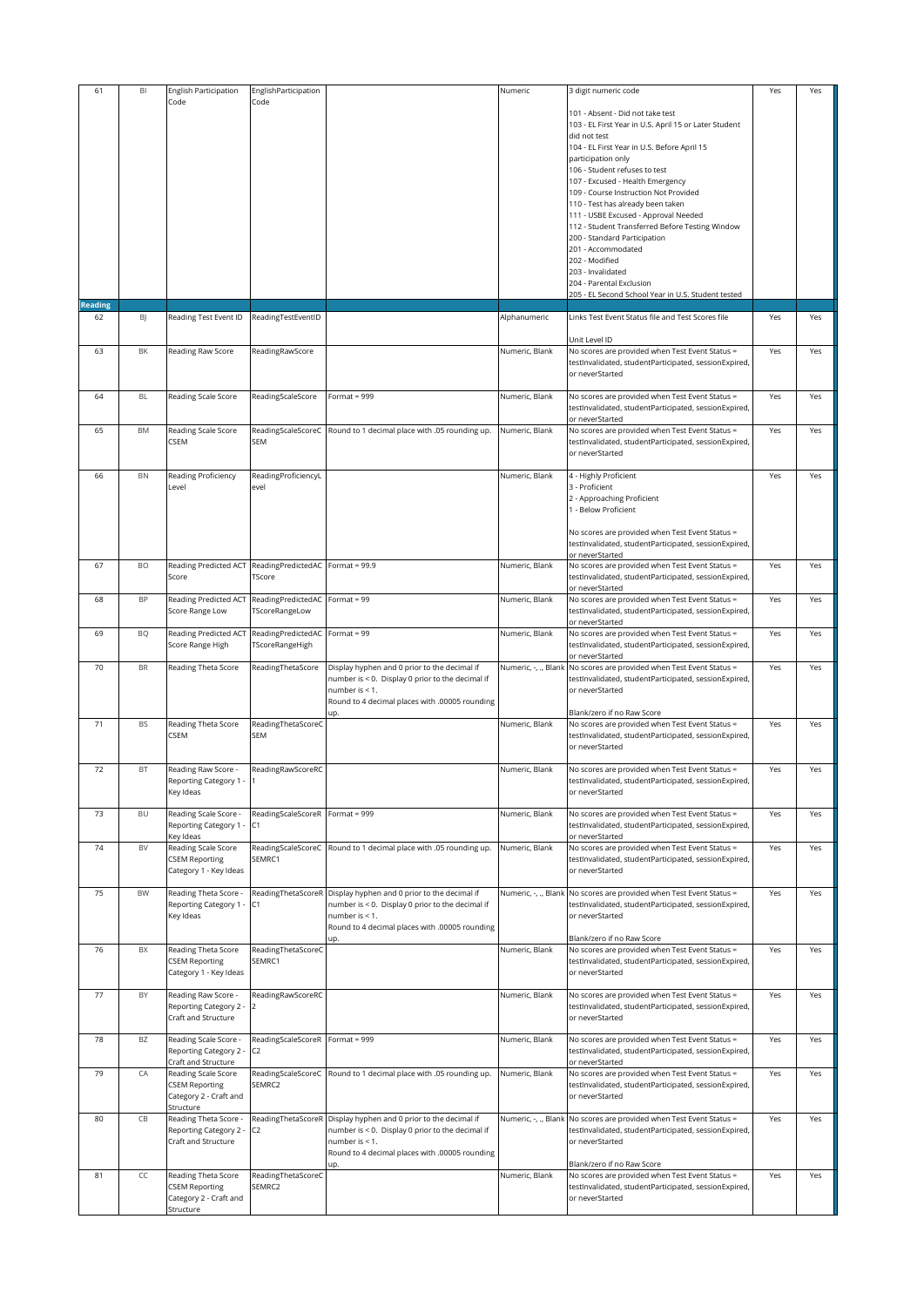| 82 | CD         | Reading Raw Score -<br>Reporting Category 3 -<br>Integration of<br>Knowledge and Ideas   | ReadingRawScoreRC                     |                                                                                                                                                                             | Numeric, Blank       | No scores are provided when Test Event Status =<br>testInvalidated, studentParticipated, sessionExpired,<br>or neverStarted                                                                    | Yes | Yes |
|----|------------|------------------------------------------------------------------------------------------|---------------------------------------|-----------------------------------------------------------------------------------------------------------------------------------------------------------------------------|----------------------|------------------------------------------------------------------------------------------------------------------------------------------------------------------------------------------------|-----|-----|
| 83 | CE         | Reading Scale Score -<br>Reporting Category 3 -<br>Integration of<br>Knowledge and Ideas | ReadingScaleScoreR Format = 999<br>C3 |                                                                                                                                                                             | Numeric, Blank       | No scores are provided when Test Event Status =<br>testInvalidated, studentParticipated, sessionExpired,<br>or neverStarted                                                                    | Yes | Yes |
| 84 | CF         | Reading Scale Score<br><b>CSEM Reporting</b><br>Category 3 -<br>Integration of           | ReadingScaleScoreC<br>SEMRC3          | Round to 1 decimal place with .05 rounding up.                                                                                                                              | Numeric, Blank       | No scores are provided when Test Event Status =<br>testInvalidated, studentParticipated, sessionExpired,<br>or neverStarted                                                                    | Yes | Yes |
| 85 | CG         | Reading Theta Score -<br>Reporting Category 3<br>Integration of<br>Knowledge and Ideas   | ReadingThetaScoreR<br>C3              | Display hyphen and 0 prior to the decimal if<br>number is < 0. Display 0 prior to the decimal if<br>number is < 1.<br>Round to 4 decimal places with .00005 rounding<br>up. | Numeric, -, ., Blank | No scores are provided when Test Event Status =<br>testInvalidated, studentParticipated, sessionExpired,<br>or neverStarted<br>Blank/zero if no Raw Score                                      | Yes | Yes |
| 86 | CH         | Reading Theta Score<br><b>CSEM Reporting</b><br>Category 3 -<br>Integration of           | ReadingThetaScoreC<br>SEMRC3          |                                                                                                                                                                             | Numeric, Blank       | No scores are provided when Test Event Status =<br>testInvalidated, studentParticipated, sessionExpired,<br>or neverStarted                                                                    | Yes | Yes |
| 87 | CI.        | Reading Raw Score -<br>Reporting Category 4                                              | ReadingRawScoreRC                     |                                                                                                                                                                             | Blank                | Not used for this subject - will show blank on file<br>No scores are provided when Test Event Status =<br>testInvalidated, studentParticipated, sessionExpired,<br>or neverStarted             | Yes | Yes |
| 88 | CJ         | Reading Scale Score -<br>Reporting Category 4                                            | ReadingScaleScoreR<br>۵4              |                                                                                                                                                                             | Blank                | Not used for this subject - will show blank on file<br>No scores are provided when Test Event Status =<br>testInvalidated, studentParticipated, sessionExpired,<br>or neverStarted             | Yes | Yes |
| 89 | CK         | Reading Scale Score<br><b>CSEM Reporting</b><br>Category 4                               | ReadingScaleScoreC<br>SEMRC4          |                                                                                                                                                                             | Blank                | Not used for this subject - will show blank on file<br>No scores are provided when Test Event Status =<br>testInvalidated, studentParticipated, sessionExpired,<br>or neverStarted             | Yes | Yes |
| 90 | CL         | Reading Theta Score -<br>Reporting Category 4                                            | ReadingThetaScoreR<br>C4              |                                                                                                                                                                             | Blank                | Not used for this subject - will show blank on file<br>No scores are provided when Test Event Status =<br>testInvalidated, studentParticipated, sessionExpired,<br>or neverStarted             | Yes | Yes |
| 91 | CM         | Reading Theta Score<br><b>CSEM Reporting</b><br>Category 4                               | ReadingThetaScoreC<br>SEMRC4          |                                                                                                                                                                             | Blank                | Not used for this subject - will show blank on file<br>No scores are provided when Test Event Status =<br>testInvalidated, studentParticipated, sessionExpired,<br>or neverStarted             | Yes | Yes |
| 92 | CN         | Reading Raw Score -<br>Reporting Category 5                                              | ReadingRawScoreRC                     |                                                                                                                                                                             | Blank                | Not used for this subject - will show blank on file<br>No scores are provided when Test Event Status =<br>testInvalidated, studentParticipated, sessionExpired,<br>or neverStarted             | Yes | Yes |
| 93 | CO         | Reading Scale Score -<br><b>Reporting Category 5</b>                                     | ReadingScaleScoreR<br>C5              |                                                                                                                                                                             | Blank                | Not used for this subject - will show blank on file<br>No scores are provided when Test Event Status =<br>testInvalidated, studentParticipated, sessionExpired,<br>or neverStarted             | Yes | Yes |
| 94 | CP         | Reading Scale Score<br><b>CSEM Reporting</b><br>Category 5                               | ReadingScaleScoreC<br>SEMRC5          |                                                                                                                                                                             | Blank                | Not used for this subject - will show blank on file<br>No scores are provided when Test Event Status =<br>testInvalidated, studentParticipated, sessionExpired,<br>or neverStarted             | Yes | Yes |
| 95 | CQ         | Reading Theta Score -<br>Reporting Category 5                                            | ReadingThetaScoreR<br>35              |                                                                                                                                                                             | Blank                | Not used for this subject - will show blank on file<br>No scores are provided when Test Event Status =<br>testInvalidated, studentParticipated, sessionExpired,<br>or neverStarted             | Yes | Yes |
| 96 | ${\sf CR}$ | Reading Theta Score<br><b>CSEM Reporting</b><br>Category 5                               | ReadingThetaScoreC<br>SEMRC5          |                                                                                                                                                                             | Blank                | Not used for this subject - will show blank on file<br>No scores are provided when Test Event Status =<br>testInvalidated, studentParticipated, sessionExpired,<br>or neverStarted             | Yes | Yes |
| 97 | CS         | Reading Test Duration                                                                    | ReadingTestDuratio                    | mmm<br>If seconds are 0-29, round down to closest<br>minute.<br>If seconds are 30-60, round up to next minute.                                                              | Numeric, Blank       | The time spent on items on the test, displayed in<br>minutes. Includes Operational and Field Test items.<br>Blank when test assignment, not test attempt (Test<br>Event Status = neverStarted) | Yes | Yes |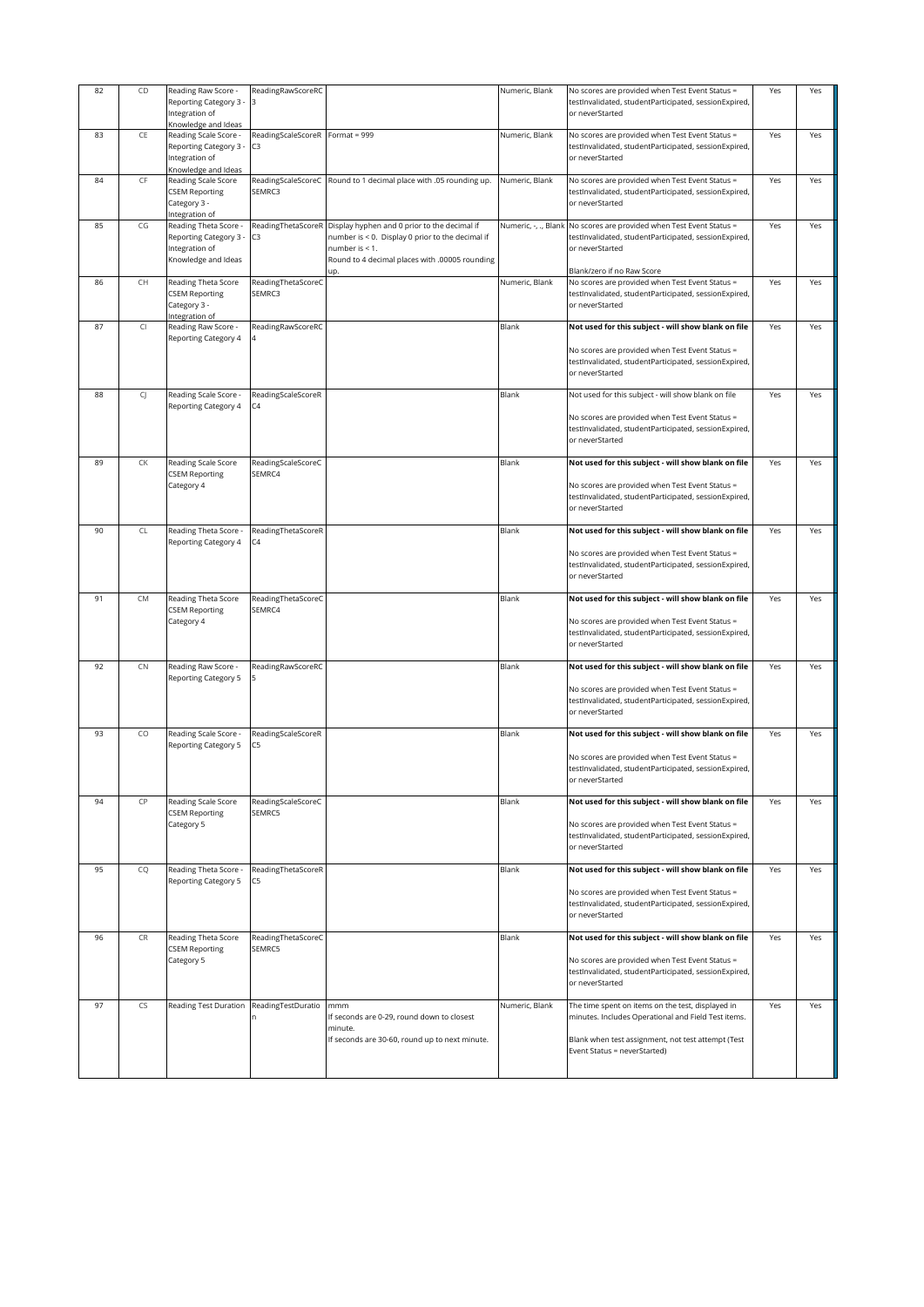| 98   | CT        | Reading Participation                       | ReadingParticipation             |                                                                    | Numeric              | 3 digit numeric code                                                                                     | Yes | Yes |
|------|-----------|---------------------------------------------|----------------------------------|--------------------------------------------------------------------|----------------------|----------------------------------------------------------------------------------------------------------|-----|-----|
|      |           | Code                                        | Code                             |                                                                    |                      | 101 - Absent - Did not take test                                                                         |     |     |
|      |           |                                             |                                  |                                                                    |                      | 103 - EL First Year in U.S. April 15 or Later Student                                                    |     |     |
|      |           |                                             |                                  |                                                                    |                      | did not test                                                                                             |     |     |
|      |           |                                             |                                  |                                                                    |                      | 104 - EL First Year in U.S. Before April 15                                                              |     |     |
|      |           |                                             |                                  |                                                                    |                      | participation only                                                                                       |     |     |
|      |           |                                             |                                  |                                                                    |                      | 106 - Student refuses to test<br>107 - Excused - Health Emergency                                        |     |     |
|      |           |                                             |                                  |                                                                    |                      | 109 - Course Instruction Not Provided                                                                    |     |     |
|      |           |                                             |                                  |                                                                    |                      | 110 - Test has already been taken                                                                        |     |     |
|      |           |                                             |                                  |                                                                    |                      | 111 - USBE Excused - Approval Needed                                                                     |     |     |
|      |           |                                             |                                  |                                                                    |                      | 112 - Student Transferred Before Testing Window<br>200 - Standard Participation                          |     |     |
|      |           |                                             |                                  |                                                                    |                      | 201 - Accommodated                                                                                       |     |     |
|      |           |                                             |                                  |                                                                    |                      | 202 - Modified                                                                                           |     |     |
|      |           |                                             |                                  |                                                                    |                      | 203 - Invalidated<br>204 - Parental Exclusion                                                            |     |     |
|      |           |                                             |                                  |                                                                    |                      | 205 - EL Second School Year in U.S. Student tested                                                       |     |     |
| Math |           |                                             |                                  |                                                                    |                      |                                                                                                          |     |     |
| 99   | CU        | Math Test Event ID                          | MathTestEventID                  |                                                                    | Alphanumeric         | Links Test Event Status file and Test Scores file                                                        | Yes | Yes |
|      |           |                                             |                                  |                                                                    |                      | Unit Level ID                                                                                            |     |     |
| 100  | CV        | Math Raw Score                              | MathRawScore                     |                                                                    | Numeric, Blank       | No scores are provided when Test Event Status =                                                          | Yes | Yes |
|      |           |                                             |                                  |                                                                    |                      | testInvalidated, studentParticipated, sessionExpired,                                                    |     |     |
|      |           |                                             |                                  |                                                                    |                      | or neverStarted                                                                                          |     |     |
| 101  | CW        | Math Scale Score                            | MathScaleScore                   | Format = 999                                                       | Numeric, Blank       | No scores are provided when Test Event Status =                                                          | Yes | Yes |
|      |           |                                             |                                  |                                                                    |                      | testInvalidated, studentParticipated, sessionExpired,                                                    |     |     |
|      |           |                                             |                                  |                                                                    |                      | or neverStarted                                                                                          |     |     |
| 102  | <b>CX</b> | Math Scale Score CSEM MathScaleScoreCSE     | M                                | Round to 1 decimal place with .05 rounding up.                     | Numeric, Blank       | No scores are provided when Test Event Status =<br>testInvalidated, studentParticipated, sessionExpired, | Yes | Yes |
|      |           |                                             |                                  |                                                                    |                      | or neverStarted                                                                                          |     |     |
|      |           |                                             |                                  |                                                                    |                      |                                                                                                          |     |     |
| 103  | CY        | Math Proficiency Level                      | MathProficiencyLeve              |                                                                    | Numeric, Blank       | 4 - Highly Proficient                                                                                    | Yes | Yes |
|      |           |                                             |                                  |                                                                    |                      | 3 - Proficient<br>2 - Approaching Proficient                                                             |     |     |
|      |           |                                             |                                  |                                                                    |                      | 1 - Below Proficient                                                                                     |     |     |
|      |           |                                             |                                  |                                                                    |                      |                                                                                                          |     |     |
|      |           |                                             |                                  |                                                                    |                      | No scores are provided when Test Event Status =                                                          |     |     |
|      |           |                                             |                                  |                                                                    |                      | testInvalidated, studentParticipated, sessionExpired,<br>or neverStarted                                 |     |     |
| 104  | CZ        | Math Predicted ACT                          | MathPredictedACTSc Format = 99.9 |                                                                    | Numeric, Blank       | No scores are provided when Test Event Status =                                                          | Yes | Yes |
|      |           | Score                                       | ore                              |                                                                    |                      | testInvalidated, studentParticipated, sessionExpired,                                                    |     |     |
| 105  | DA        | Math Predicted ACT                          | MathPredictedACTSc Format = 99   |                                                                    | Numeric, Blank       | or neverStarted                                                                                          | Yes | Yes |
|      |           | Score Range Low                             | oreRangeLow                      |                                                                    |                      | No scores are provided when Test Event Status =<br>testInvalidated, studentParticipated, sessionExpired, |     |     |
|      |           |                                             |                                  |                                                                    |                      | or neverStarted                                                                                          |     |     |
| 106  | DB        | Math Predicted ACT                          | MathPredictedACTSc Format = 99   |                                                                    | Numeric, Blank       | No scores are provided when Test Event Status =                                                          | Yes | Yes |
|      |           | Score Range High                            | oreRangeHigh                     |                                                                    |                      | testInvalidated, studentParticipated, sessionExpired,<br>or neverStarted                                 |     |     |
| 107  | DC        | Math Theta Score                            | MathThetaScore                   | Display hyphen and 0 prior to the decimal if                       | Numeric, -, ., Blank | No scores are provided when Test Event Status =                                                          | Yes | Yes |
|      |           |                                             |                                  | number is < 0. Display 0 prior to the decimal if                   |                      | testInvalidated, studentParticipated, sessionExpired,                                                    |     |     |
|      |           |                                             |                                  | number is < 1.                                                     |                      | or neverStarted                                                                                          |     |     |
|      |           |                                             |                                  | Round to 4 decimal places with .00005 rounding<br>JD.              |                      | Blank/zero if no Raw Score                                                                               |     |     |
| 108  | DD        | Math Theta Score                            | MathThetaScoreCSE                |                                                                    | Numeric, Blank       | No scores are provided when Test Event Status =                                                          | Yes | Yes |
|      |           | CSEM                                        | M                                |                                                                    |                      | testInvalidated, studentParticipated, sessionExpired,                                                    |     |     |
|      |           |                                             |                                  |                                                                    |                      | or neverStarted                                                                                          |     |     |
| 109  | DE        | Math Raw Score -                            | MathRawScoreRC1                  |                                                                    | Numeric, Blank       | Not used for Grade 9 Mathematics - will show                                                             | Yes | Yes |
|      |           | Reporting Category 1 -                      |                                  |                                                                    |                      | blank on file                                                                                            |     |     |
|      |           | Number and Quantity                         |                                  |                                                                    |                      | No scores are provided when Test Event Status =                                                          |     |     |
|      |           |                                             |                                  |                                                                    |                      | testInvalidated, studentParticipated, sessionExpired,<br>or neverStarted                                 |     |     |
|      |           |                                             |                                  |                                                                    |                      |                                                                                                          |     |     |
| 110  | DF        | Math Scale Score -                          | MathScaleScoreRC1                | Format = $999$                                                     | Numeric, Blank       | Not used for Grade 9 Mathematics - will show                                                             | Yes | Yes |
|      |           | Reporting Category 1 -                      |                                  |                                                                    |                      | blank on file                                                                                            |     |     |
|      |           | Number and Quantity                         |                                  |                                                                    |                      | No scores are provided when Test Event Status =<br>testInvalidated, studentParticipated, sessionExpired, |     |     |
|      |           |                                             |                                  |                                                                    |                      | or neverStarted                                                                                          |     |     |
| 111  | DG        | Math Scale Score CSEM MathScaleScoreCSE     |                                  | Round to 1 decimal place with .05 rounding up.                     | Numeric, Blank       | Not used for Grade 9 Mathematics - will show                                                             | Yes | Yes |
|      |           | Reporting Category 1 .                      | MRC1                             |                                                                    |                      | blank on file                                                                                            |     |     |
|      |           | Number and Quantity                         |                                  |                                                                    |                      | No scores are provided when Test Event Status =<br>testInvalidated, studentParticipated, sessionExpired, |     |     |
|      |           |                                             |                                  |                                                                    |                      | or neverStarted                                                                                          |     |     |
|      |           |                                             |                                  |                                                                    |                      |                                                                                                          |     |     |
| 112  | DH        | Math Theta Score -                          | MathThetaScoreRC1                | Display hyphen and 0 prior to the decimal if                       | Numeric, -, ., Blank | Not used for Grade 9 Mathematics - will show<br>blank on file                                            | Yes | Yes |
|      |           | Reporting Category 1<br>Number and Quantity |                                  | number is < 0. Display 0 prior to the decimal if<br>number is < 1. |                      | No scores are provided when Test Event Status =                                                          |     |     |
|      |           |                                             |                                  | Round to 4 decimal places with .00005 rounding                     |                      | testInvalidated, studentParticipated, sessionExpired,                                                    |     |     |
|      |           |                                             |                                  | up.                                                                |                      | or neverStarted                                                                                          |     |     |
|      |           |                                             |                                  |                                                                    |                      | Blank/zero if no Raw Score                                                                               |     |     |
| 113  | DI        | Math Theta Score                            | MathThetaScoreCSE                |                                                                    | Numeric, Blank       | Not used for Grade 9 Mathematics - will show                                                             | Yes | Yes |
|      |           | <b>CSEM Reporting</b>                       | MRC1                             |                                                                    |                      | blank on file                                                                                            |     |     |
|      |           | Category 1 - Number                         |                                  |                                                                    |                      | No scores are provided when Test Event Status =                                                          |     |     |
|      |           | and Quantity                                |                                  |                                                                    |                      | testInvalidated, studentParticipated, sessionExpired,<br>or neverStarted                                 |     |     |
|      |           |                                             |                                  |                                                                    |                      |                                                                                                          |     |     |
| 114  | DJ        | Math Raw Score -                            | MathRawScoreRC2                  |                                                                    | Numeric, Blank       | No scores are provided when Test Event Status =                                                          | Yes | Yes |
|      |           | Reporting Category 2 -<br>Algebra           |                                  |                                                                    |                      | testInvalidated, studentParticipated, sessionExpired,<br>or neverStarted                                 |     |     |
|      |           |                                             |                                  |                                                                    |                      |                                                                                                          |     |     |
| 115  | DK        | Math Scale Score -                          | MathScaleScoreRC2                | Format = 999                                                       | Numeric, Blank       | No scores are provided when Test Event Status =                                                          | Yes | Yes |
|      |           | Reporting Category 2 -                      |                                  |                                                                    |                      | testInvalidated, studentParticipated, sessionExpired,                                                    |     |     |
|      |           | Algebra                                     |                                  |                                                                    |                      | or neverStarted                                                                                          |     |     |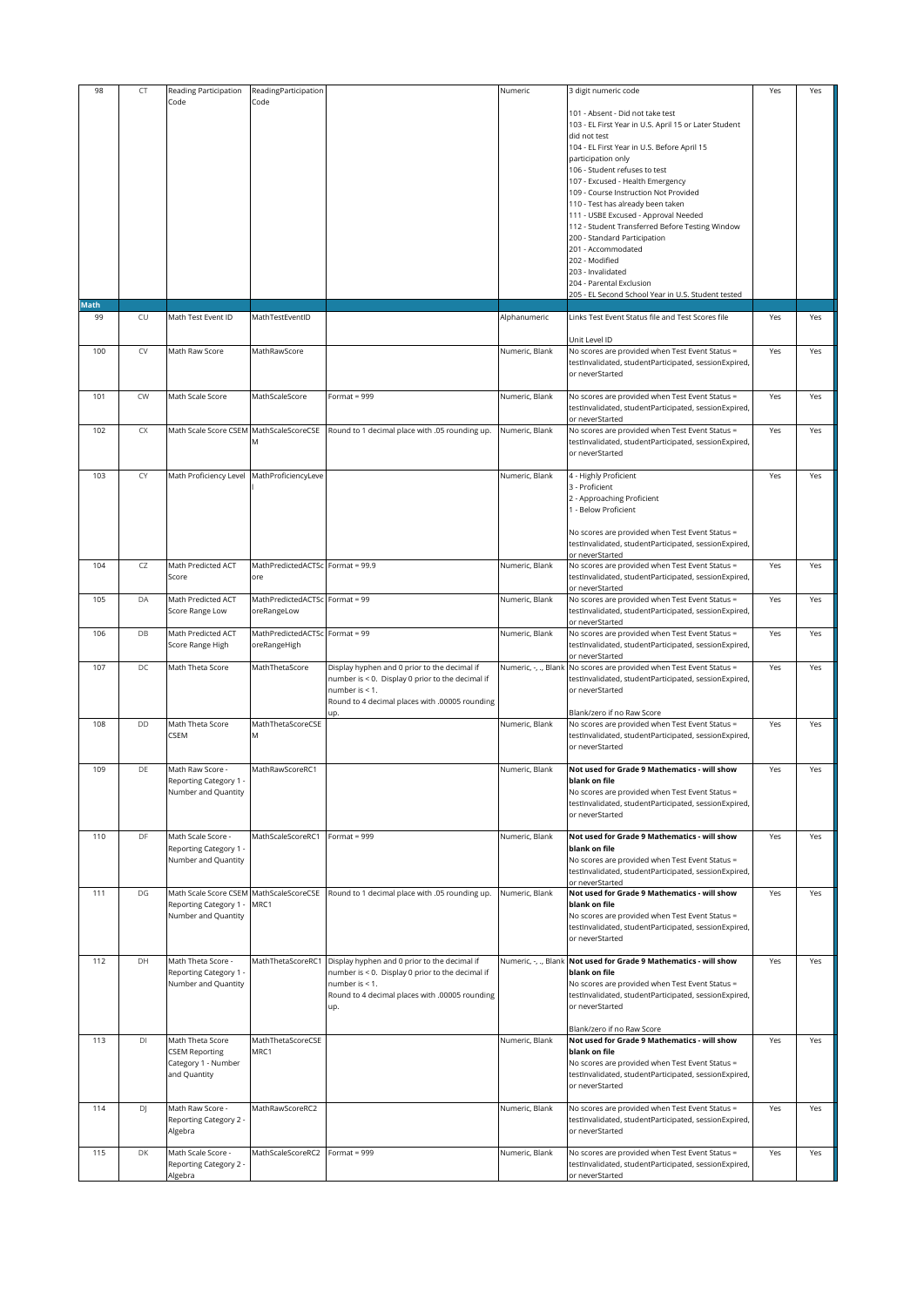| 116                   | DL        | Reporting Category 2 -<br>Algebra                                                       | MRC2                      | Math Scale Score CSEM MathScaleScoreCSE Round to 1 decimal place with .05 rounding up.                                                                                      | Numeric, Blank       | No scores are provided when Test Event Status =<br>testInvalidated, studentParticipated, sessionExpired,<br>or neverStarted                                                                                                                                                                                                                                                                                                                                                                                                                                                                                                         | Yes | Yes |
|-----------------------|-----------|-----------------------------------------------------------------------------------------|---------------------------|-----------------------------------------------------------------------------------------------------------------------------------------------------------------------------|----------------------|-------------------------------------------------------------------------------------------------------------------------------------------------------------------------------------------------------------------------------------------------------------------------------------------------------------------------------------------------------------------------------------------------------------------------------------------------------------------------------------------------------------------------------------------------------------------------------------------------------------------------------------|-----|-----|
| 117                   | DM        | Math Theta Score -<br>Reporting Category 2 -<br>Algebra                                 | MathThetaScoreRC2         | Display hyphen and 0 prior to the decimal if<br>number is < 0. Display 0 prior to the decimal if<br>number is < 1.<br>Round to 4 decimal places with .00005 rounding        | Numeric, -, ., Blank | No scores are provided when Test Event Status =<br>testInvalidated, studentParticipated, sessionExpired,<br>or neverStarted<br>Blank/zero if no Raw Score                                                                                                                                                                                                                                                                                                                                                                                                                                                                           | Yes | Yes |
| 118                   | DN        | Math Theta Score<br><b>CSEM Reporting</b><br>Category 2 - Algebra                       | MathThetaScoreCSE<br>MRC2 |                                                                                                                                                                             | Numeric, Blank       | No scores are provided when Test Event Status =<br>testInvalidated, studentParticipated, sessionExpired,<br>or neverStarted                                                                                                                                                                                                                                                                                                                                                                                                                                                                                                         | Yes | Yes |
| 119                   | <b>DO</b> | Math Raw Score -<br>Reporting Category 3<br>Functions                                   | MathRawScoreRC3           |                                                                                                                                                                             | Numeric, Blank       | No scores are provided when Test Event Status =<br>testInvalidated, studentParticipated, sessionExpired,<br>or neverStarted                                                                                                                                                                                                                                                                                                                                                                                                                                                                                                         | Yes | Yes |
| 120                   | DP        | Math Scale Score -<br>Reporting Category 3<br>Functions                                 | MathScaleScoreRC3         | Format = $999$                                                                                                                                                              | Numeric, Blank       | No scores are provided when Test Event Status =<br>testInvalidated, studentParticipated, sessionExpired,<br>or neverStarted                                                                                                                                                                                                                                                                                                                                                                                                                                                                                                         | Yes | Yes |
| 121                   | DQ        | Math Scale Score CSEM<br>Reporting Category 3<br>Functions                              | MathScaleScoreCSE<br>MRC3 | Round to 1 decimal place with .05 rounding up.                                                                                                                              | Numeric, Blank       | No scores are provided when Test Event Status =<br>testInvalidated, studentParticipated, sessionExpired,<br>or neverStarted                                                                                                                                                                                                                                                                                                                                                                                                                                                                                                         | Yes | Yes |
| 122                   | DR        | Math Theta Score -<br>Reporting Category 3<br>Functions                                 | MathThetaScoreRC3         | Display hyphen and 0 prior to the decimal if<br>number is < 0. Display 0 prior to the decimal if<br>number is < 1.<br>Round to 4 decimal places with .00005 rounding<br>JD. | Numeric, -, ., Blank | No scores are provided when Test Event Status =<br>testInvalidated, studentParticipated, sessionExpired,<br>or neverStarted<br>Blank/zero if no Raw Score                                                                                                                                                                                                                                                                                                                                                                                                                                                                           | Yes | Yes |
| 123                   | DS        | Math Theta Score<br><b>CSEM Reporting</b><br>Category 3 - Functions                     | MathThetaScoreCSE<br>MRC3 |                                                                                                                                                                             | Numeric, Blank       | No scores are provided when Test Event Status =<br>testInvalidated, studentParticipated, sessionExpired,<br>or neverStarted                                                                                                                                                                                                                                                                                                                                                                                                                                                                                                         | Yes | Yes |
| 124                   | DT        | Math Raw Score -<br>Reporting Category 4 -<br>Geometry                                  | MathRawScoreRC4           |                                                                                                                                                                             | Numeric, Blank       | No scores are provided when Test Event Status =<br>testInvalidated, studentParticipated, sessionExpired,<br>or neverStarted                                                                                                                                                                                                                                                                                                                                                                                                                                                                                                         | Yes | Yes |
| 125                   | DU        | Math Scale Score -<br>Reporting Category 4<br>Geometry                                  | MathScaleScoreRC4         | Format = 999                                                                                                                                                                | Numeric, Blank       | No scores are provided when Test Event Status =<br>testInvalidated, studentParticipated, sessionExpired,<br>or neverStarted                                                                                                                                                                                                                                                                                                                                                                                                                                                                                                         | Yes | Yes |
| 126                   | DV        | Math Scale Score CSEM<br>Reporting Category 4 -<br>Geometry                             | MathScaleScoreCSE<br>MRC4 | Round to 1 decimal place with .05 rounding up.                                                                                                                              | Numeric, Blank       | No scores are provided when Test Event Status =<br>testInvalidated, studentParticipated, sessionExpired,<br>or neverStarted                                                                                                                                                                                                                                                                                                                                                                                                                                                                                                         | Yes | Yes |
| 127                   | <b>DW</b> | Math Theta Score -<br>Reporting Category 4 -<br>Geometry                                | MathThetaScoreRC4         | Display hyphen and 0 prior to the decimal if<br>number is < 0. Display 0 prior to the decimal if<br>number is < 1.<br>Round to 4 decimal places with .00005 rounding<br>JD. | Numeric, -, ., Blank | No scores are provided when Test Event Status =<br>testInvalidated, studentParticipated, sessionExpired,<br>or neverStarted<br>Blank/zero if no Raw Score                                                                                                                                                                                                                                                                                                                                                                                                                                                                           | Yes | Yes |
| 128                   | DX        | Math Theta Score<br><b>CSEM Reporting</b><br>Category 4 - Geometry                      | MathThetaScoreCSE<br>MRC4 |                                                                                                                                                                             | Numeric, Blank       | No scores are provided when Test Event Status =<br>testInvalidated, studentParticipated, sessionExpired,<br>or neverStarted                                                                                                                                                                                                                                                                                                                                                                                                                                                                                                         | Yes | Yes |
| 129                   | DY        | Math Raw Score -<br>Reporting Category 5<br>Statistics and<br>Probability               | MathRawScoreRC5           |                                                                                                                                                                             | Numeric, Blank       | No scores are provided when Test Event Status =<br>testInvalidated, studentParticipated, sessionExpired,<br>or neverStarted                                                                                                                                                                                                                                                                                                                                                                                                                                                                                                         | Yes | Yes |
| 130                   | DZ        | Math Scale Score -<br>Reporting Category 5 -<br>Statistics and                          | MathScaleScoreRC5         | Format = 999                                                                                                                                                                | Numeric, Blank       | No scores are provided when Test Event Status =<br>testInvalidated, studentParticipated, sessionExpired,<br>or neverStarted                                                                                                                                                                                                                                                                                                                                                                                                                                                                                                         | Yes | Yes |
| 131                   | EA        | eporting Category 5 -<br>Statistics and<br>Probability                                  | MRC5                      | Math Scale Score CSEM MathScaleScoreCSE Round to 1 decimal place with .05 rounding up.                                                                                      | Numeric, Blank       | No scores are provided when Test Event Status =<br>testInvalidated, studentParticipated, sessionExpired<br>or neverStarted                                                                                                                                                                                                                                                                                                                                                                                                                                                                                                          | Yes | Yes |
| 132                   | EB        | Math Theta Score -<br>Reporting Category 5<br>Statistics and<br>Probability             | MathThetaScoreRC5         | Display hyphen and 0 prior to the decimal if<br>number is < 0. Display 0 prior to the decimal if<br>number is < 1.<br>Round to 4 decimal places with .00005 rounding        | Numeric, -, ., Blank | No scores are provided when Test Event Status =<br>testInvalidated, studentParticipated, sessionExpired,<br>or neverStarted                                                                                                                                                                                                                                                                                                                                                                                                                                                                                                         | Yes | Yes |
| 133                   | EC        | Math Theta Score<br><b>CSEM Reporting</b><br>Category 5 - Statistics<br>and Probability | MathThetaScoreCSE<br>MRC5 | up.                                                                                                                                                                         | Numeric, Blank       | Blank/zero if no Raw Score<br>No scores are provided when Test Event Status =<br>testInvalidated, studentParticipated, sessionExpired,<br>or neverStarted                                                                                                                                                                                                                                                                                                                                                                                                                                                                           | Yes | Yes |
| 134                   | ED        | Math Test Duration                                                                      | MathTestDuration          | mmm<br>If seconds are 0-29, round down to closest<br>minute.<br>If seconds are 30-60, round up to next minute.                                                              | Numeric, Blank       | The time spent on items on the test, displayed in<br>minutes. Includes Operational and Field Test items.<br>Blank when test assignment, not test attempt (Test<br>Event Status = neverStarted)                                                                                                                                                                                                                                                                                                                                                                                                                                      | Yes | Yes |
| 135<br><b>Science</b> | EE        | Math Participation<br>Code                                                              | MathParticipationCo<br>de |                                                                                                                                                                             | Numeric              | 3 digit numeric code<br>101 - Absent - Did not take test<br>103 - EL First Year in U.S. April 15 or Later Student<br>did not test<br>104 - EL First Year in U.S. Before April 15<br>participation only<br>106 - Student refuses to test<br>107 - Excused - Health Emergency<br>109 - Course Instruction Not Provided<br>110 - Test has already been taken<br>111 - USBE Excused - Approval Needed<br>112 - Student Transferred Before Testing Window<br>200 - Standard Participation<br>201 - Accommodated<br>202 - Modified<br>203 - Invalidated<br>204 - Parental Exclusion<br>205 - EL Second School Year in U.S. Student tested | Yes | Yes |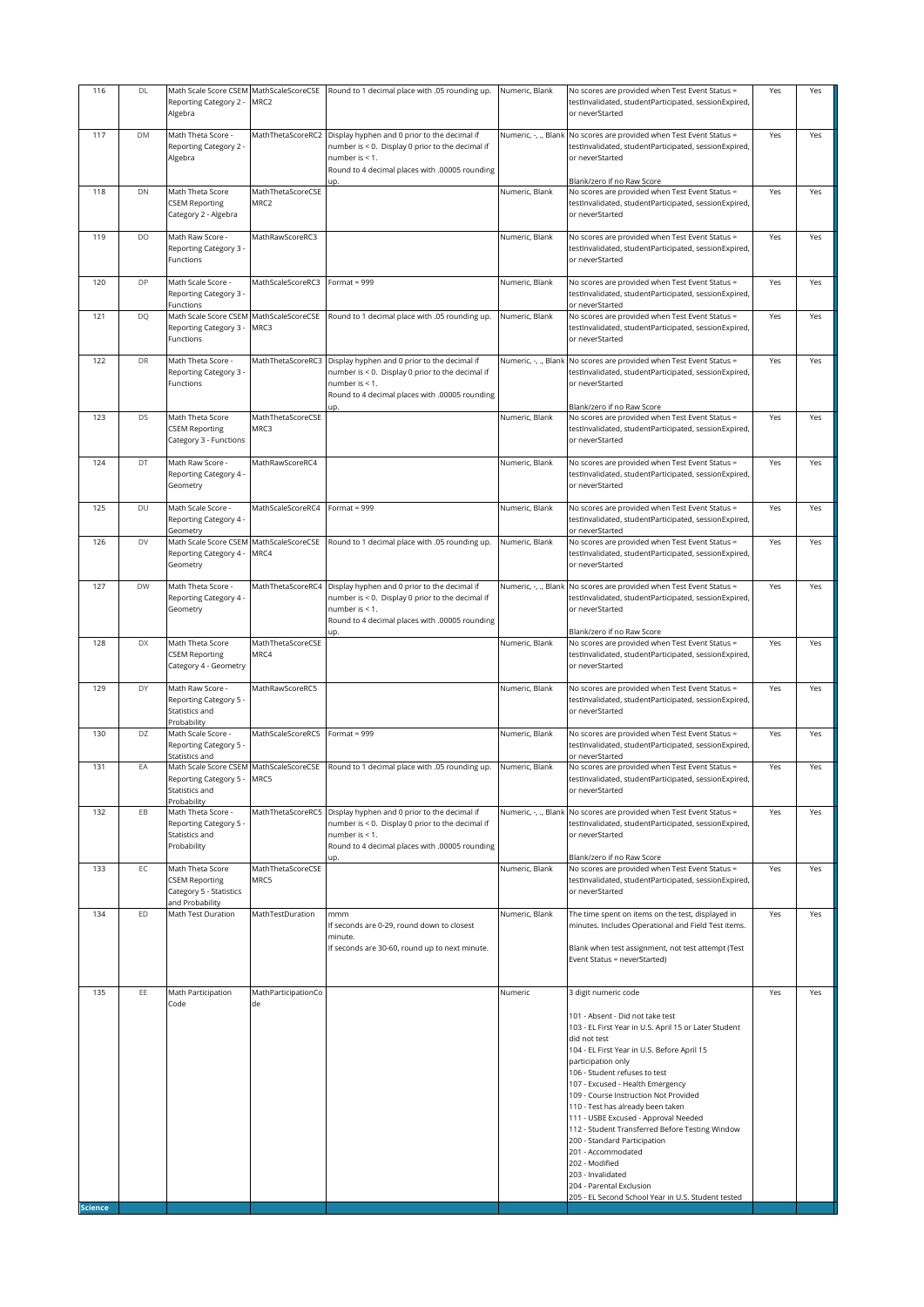| 136 | EF  | Science Test Event ID                                                                     | ScienceTestEventID                     |                                                                                                                                                                                | Alphanumeric         | Links Test Event Status file and Test Scores file                                                                                                                                                                            | No        | Yes |
|-----|-----|-------------------------------------------------------------------------------------------|----------------------------------------|--------------------------------------------------------------------------------------------------------------------------------------------------------------------------------|----------------------|------------------------------------------------------------------------------------------------------------------------------------------------------------------------------------------------------------------------------|-----------|-----|
|     |     |                                                                                           |                                        |                                                                                                                                                                                |                      | Unit Level ID                                                                                                                                                                                                                |           |     |
| 137 | EG  | Science Raw Score                                                                         | ScienceRawScore                        |                                                                                                                                                                                | Numeric, Blank       | No scores are provided when Test Event Status =<br>testInvalidated, studentParticipated, sessionExpired,<br>or neverStarted                                                                                                  | No        | Yes |
| 138 | EH  | Science Scale Score                                                                       | ScienceScaleScore                      | Format = $999$                                                                                                                                                                 | Numeric, Blank       | No scores are provided when Test Event Status =<br>testInvalidated, studentParticipated, sessionExpired,<br>or neverStarted                                                                                                  | No        | Yes |
| 139 | EI  | Science Scale Score<br>CSEM                                                               | EM                                     | ScienceScaleScoreCS Round to 1 decimal place with .05 rounding up.                                                                                                             | Numeric, Blank       | No scores are provided when Test Event Status =<br>testInvalidated, studentParticipated, sessionExpired,<br>or neverStarted                                                                                                  | No        | Yes |
| 140 | EJ. | Science Proficiency<br>Level                                                              | ScienceProficiencyLe<br>vel            |                                                                                                                                                                                | Numeric, Blank       | 4 - Highly Proficient<br>3 - Proficient<br>2 - Approaching Proficient<br>1 - Below Proficient<br>No scores are provided when Test Event Status =<br>testInvalidated, studentParticipated, sessionExpired,<br>or neverStarted | No        | Yes |
| 141 | EK  | <b>Science Predicted ACT</b><br>Score                                                     | SciencePredictedACT<br>Score           | Format = $99.9$                                                                                                                                                                | Numeric, Blank       | No scores are provided when Test Event Status =<br>testInvalidated, studentParticipated, sessionExpired,<br>or neverStarted                                                                                                  | No        | Yes |
| 142 | EL  | <b>Science Predicted ACT</b><br>Score Range Low                                           | SciencePredictedACT<br>ScoreRangeLow   | Format = $99$                                                                                                                                                                  | Numeric, Blank       | No scores are provided when Test Event Status =<br>testInvalidated, studentParticipated, sessionExpired,<br>or neverStarted                                                                                                  | No        | Yes |
| 143 | EM  | <b>Science Predicted ACT</b><br>Score Range High                                          | SciencePredictedACT<br>ScoreRangeHigh  | Format = 99                                                                                                                                                                    | Numeric, Blank       | No scores are provided when Test Event Status =<br>testInvalidated, studentParticipated, sessionExpired,<br>or neverStarted                                                                                                  | No        | Yes |
| 144 | EN  | Science Theta Score                                                                       | ScienceThetaScore                      | Display hyphen and 0 prior to the decimal if<br>number is < 0. Display 0 prior to the decimal if<br>number is $< 1$ .<br>Round to 4 decimal places with .00005 rounding<br>up. | Numeric, -, ., Blank | No scores are provided when Test Event Status =<br>testInvalidated, studentParticipated, sessionExpired,<br>or neverStarted<br>Blank/zero if no Raw Score                                                                    | No        | Yes |
| 145 | EO  | Science Theta Score<br>CSEM                                                               | ScienceThetaScoreC<br><b>SEM</b>       |                                                                                                                                                                                | Numeric, Blank       | No scores are provided when Test Event Status =<br>testInvalidated, studentParticipated, sessionExpired,<br>or neverStarted                                                                                                  | No        | Yes |
| 146 | EP  | Science Raw Score -<br>Reporting Category 1 -<br>Gathering &<br>Investigating             | ScienceRawScoreRC                      |                                                                                                                                                                                | Numeric, Blank       | No scores are provided when Test Event Status =<br>testinvalidated, studentParticipated, sessionExpired,<br>or neverStarted                                                                                                  | No        | Yes |
| 147 | EQ  | Science Scale Score -<br>Reporting Category 1 -<br>Gathering &<br>Investigating           | ScienceScaleScoreRC Format = 999       |                                                                                                                                                                                | Numeric, Blank       | No scores are provided when Test Event Status =<br>testInvalidated, studentParticipated, sessionExpired,<br>or neverStarted                                                                                                  | No        | Yes |
| 148 | ER  | Science Scale Score<br><b>CSEM Reporting</b><br>Category 1 - Gathering<br>& Investigating | EMRC1                                  | ScienceScaleScoreCS Round to 1 decimal place with .05 rounding up.                                                                                                             | Numeric, Blank       | No scores are provided when Test Event Status =<br>testinvalidated, studentParticipated, sessionExpired,<br>or neverStarted                                                                                                  | <b>No</b> | Yes |
| 149 | ES  | Science Theta Score -<br>Reporting Category 1 -<br>Gathering &<br>Investigating           | ScienceThetaScoreR<br>C1               | Display hyphen and 0 prior to the decimal if<br>number is < 0. Display 0 prior to the decimal if<br>number is $< 1$ .<br>Round to 4 decimal places with .00005 rounding<br>up. | Numeric, -, ., Blank | No scores are provided when Test Event Status =<br>testInvalidated, studentParticipated, sessionExpired,<br>or neverStarted<br>Blank/zero if no Raw Score                                                                    | No        | Yes |
| 150 | ET  | Science Theta Score<br><b>CSEM Reporting</b><br>Category 1 - Gathering<br>& Investigating | ScienceThetaScoreC<br>SEMRC1           |                                                                                                                                                                                | Numeric, Blank       | No scores are provided when Test Event Status =<br>testinvalidated, studentParticipated, sessionExpired,<br>or neverStarted                                                                                                  | No        | Yes |
| 151 | EU  | Science Raw Score -<br>Reporting Category 2 - 2<br>Developing Models                      | ScienceRawScoreRC                      |                                                                                                                                                                                | Numeric, Blank       | No scores are provided when Test Event Status =<br>testInvalidated, studentParticipated, sessionExpired,<br>or neverStarted                                                                                                  | No        | Yes |
| 152 | EV  | Science Scale Score -<br>Reporting Category 2 -<br>Developing Models                      | ScienceScaleScoreRC Format = 999<br>12 |                                                                                                                                                                                | Numeric, Blank       | No scores are provided when Test Event Status =<br>testInvalidated, studentParticipated, sessionExpired,<br>or neverStarted                                                                                                  | No        | Yes |
| 153 | EW  | Science Scale Score<br><b>CSEM Reporting</b><br>Category 2 -<br>Developing Models         | EMRC2                                  | ScienceScaleScoreCS Round to 1 decimal place with .05 rounding up.                                                                                                             | Numeric, Blank       | No scores are provided when Test Event Status =<br>testInvalidated, studentParticipated, sessionExpired,<br>or neverStarted                                                                                                  | No        | Yes |
| 154 | EX  | Science Theta Score -<br>Reporting Category 2<br>Developing Models                        | ScienceThetaScoreR<br>C <sub>2</sub>   | Display hyphen and 0 prior to the decimal if<br>number is < 0. Display 0 prior to the decimal if<br>number is < 1.<br>Round to 4 decimal places with .00005 rounding<br>up.    | Numeric, -, ., Blank | No scores are provided when Test Event Status =<br>testInvalidated, studentParticipated, sessionExpired,<br>or neverStarted<br>Blank/zero if no Raw Score                                                                    | No        | Yes |
| 155 | EY  | Science Theta Score<br><b>CSEM Reporting</b><br>Category 2 -<br>Developing Models         | ScienceThetaScoreC<br>SEMRC2           |                                                                                                                                                                                | Numeric, Blank       | No scores are provided when Test Event Status =<br>testInvalidated, studentParticipated, sessionExpired,<br>or neverStarted                                                                                                  | No        | Yes |
| 156 | EZ  | Science Raw Score -<br>Reporting Category 3 -<br>Using Mathematical<br>Thinking           | ScienceRawScoreRC                      |                                                                                                                                                                                | Numeric, Blank       | No scores are provided when Test Event Status =<br>testInvalidated, studentParticipated, sessionExpired,<br>or neverStarted                                                                                                  | No        | Yes |
| 157 | FA  | Science Scale Score -<br>Reporting Category 3 -<br>Using Mathematical<br>Thinking         | ScienceScaleScoreRC Format = 999<br>l3 |                                                                                                                                                                                | Numeric, Blank       | No scores are provided when Test Event Status =<br>testInvalidated, studentParticipated, sessionExpired,<br>or neverStarted                                                                                                  | No        | Yes |
| 158 | FB  | Science Scale Score<br><b>CSEM Reporting</b><br>Category 3 -<br>Developing Models         | ScienceScaleScoreCS<br>EMRC3           | Round to 1 decimal place with .05 rounding up.                                                                                                                                 | Numeric, Blank       | No scores are provided when Test Event Status =<br>testInvalidated, studentParticipated, sessionExpired,<br>or neverStarted                                                                                                  | No        | Yes |
| 159 | FC  | Science Theta Score -<br>Reporting Category 3 -<br>Using Mathematical<br>Thinking         | ScienceThetaScoreR<br>C3               | Display hyphen and 0 prior to the decimal if<br>number is < 0. Display 0 prior to the decimal if<br>number is < 1.<br>Round to 4 decimal places with .00005 rounding           | Numeric, -, ., Blank | No scores are provided when Test Event Status =<br>testInvalidated, studentParticipated, sessionExpired,<br>or neverStarted<br>Blank/zero if no Raw Score                                                                    | <b>No</b> | Yes |
|     |     |                                                                                           |                                        |                                                                                                                                                                                |                      |                                                                                                                                                                                                                              |           |     |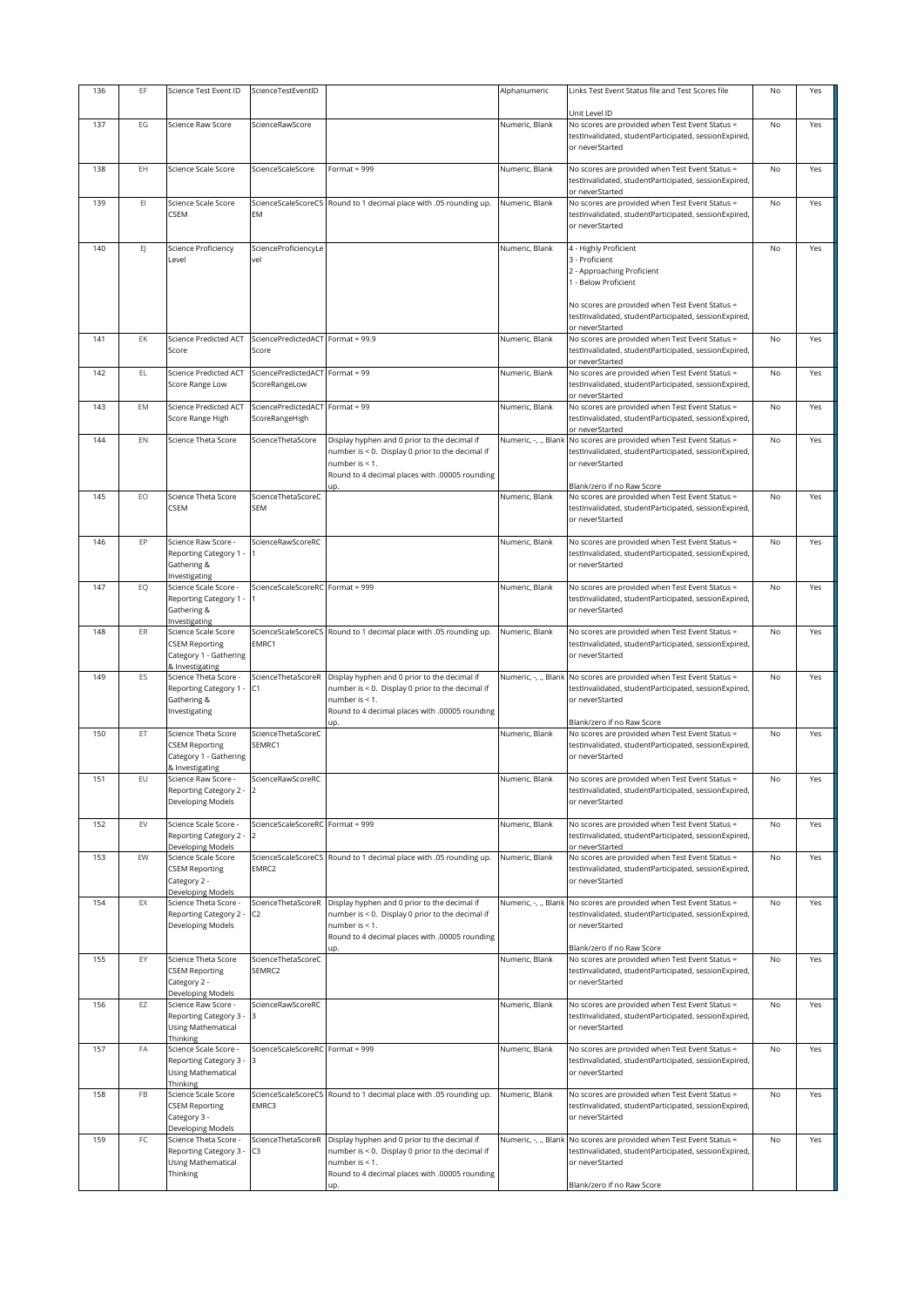| 160 | FD                      | Science Theta Score                                                       | ScienceThetaScoreC                              |                                                                                                                      | Numeric, Blank       | No scores are provided when Test Event Status =                                                                             | No        | Yes |
|-----|-------------------------|---------------------------------------------------------------------------|-------------------------------------------------|----------------------------------------------------------------------------------------------------------------------|----------------------|-----------------------------------------------------------------------------------------------------------------------------|-----------|-----|
|     |                         | <b>CSEM Reporting</b><br>Category 3 - Using                               | SEMRC3                                          |                                                                                                                      |                      | testInvalidated, studentParticipated, sessionExpired,<br>or neverStarted                                                    |           |     |
|     |                         | Mathematical Thinking                                                     |                                                 |                                                                                                                      |                      |                                                                                                                             |           |     |
| 161 | FE                      | Science Raw Score -                                                       | ScienceRawScoreRC                               |                                                                                                                      | Numeric, Blank       | No scores are provided when Test Event Status =                                                                             | <b>No</b> | Yes |
|     |                         | Reporting Category 4 -<br><b>Construct Explanations</b>                   |                                                 |                                                                                                                      |                      | testInvalidated, studentParticipated, sessionExpired,<br>or neverStarted                                                    |           |     |
| 162 | FF                      | Science Scale Score -<br>Reporting Category 4 -<br>Construct Explanations | ScienceScaleScoreRC Format = 999                |                                                                                                                      | Numeric, Blank       | No scores are provided when Test Event Status =<br>testInvalidated, studentParticipated, sessionExpired,<br>or neverStarted | No        | Yes |
| 163 | FG                      | Science Scale Score                                                       |                                                 | ScienceScaleScoreCS Round to 1 decimal place with .05 rounding up.                                                   | Numeric, Blank       | No scores are provided when Test Event Status =                                                                             | No        | Yes |
|     |                         | <b>CSEM Reporting</b><br>Category 4 - Construct<br>Explanations           | EMRC4                                           |                                                                                                                      |                      | testInvalidated, studentParticipated, sessionExpired,<br>or neverStarted                                                    |           |     |
| 164 | FH                      | Science Theta Score -                                                     | ScienceThetaScoreR                              | Display hyphen and 0 prior to the decimal if                                                                         | Numeric, -, ., Blank | No scores are provided when Test Event Status =                                                                             | No        | Yes |
|     |                         | Reporting Category 4 -<br><b>Construct Explanations</b>                   | C4                                              | number is < 0. Display 0 prior to the decimal if<br>number is < 1.<br>Round to 4 decimal places with .00005 rounding |                      | testInvalidated, studentParticipated, sessionExpired,<br>or neverStarted                                                    |           |     |
|     |                         |                                                                           |                                                 | up.                                                                                                                  |                      | Blank/zero if no Raw Score                                                                                                  |           |     |
| 165 | $\mathsf{F} \mathsf{I}$ | Science Theta Score<br><b>CSEM Reporting</b><br>Category 4 - Construct    | ScienceThetaScoreC<br>SEMRC4                    |                                                                                                                      | Numeric, Blank       | No scores are provided when Test Event Status =<br>testInvalidated, studentParticipated, sessionExpired,<br>or neverStarted | No        | Yes |
| 166 | FJ                      | Explanations<br>Science Raw Score -                                       | ScienceRawScoreRC                               |                                                                                                                      | Blank                | Not used for this subject - will show blank on file                                                                         | No        | Yes |
|     |                         | Reporting Category 5                                                      |                                                 |                                                                                                                      |                      |                                                                                                                             |           |     |
|     |                         |                                                                           |                                                 |                                                                                                                      |                      | No scores are provided when Test Event Status =<br>testInvalidated, studentParticipated, sessionExpired,<br>or neverStarted |           |     |
| 167 | FK                      | Science Scale Score -<br>Reporting Category 5                             | ScienceScaleScoreRC                             |                                                                                                                      | Blank                | Not used for this subject - will show blank on file                                                                         | No        | Yes |
|     |                         |                                                                           |                                                 |                                                                                                                      |                      | No scores are provided when Test Event Status =<br>testInvalidated, studentParticipated, sessionExpired,<br>or neverStarted |           |     |
| 168 | $\mathsf{FL}$           | Science Scale Score<br><b>CSEM Reporting</b>                              | ScienceScaleScoreCS<br>EMRC5                    |                                                                                                                      | Blank                | Not used for this subject - will show blank on file                                                                         | No        | Yes |
|     |                         | Category 5                                                                |                                                 |                                                                                                                      |                      | No scores are provided when Test Event Status =                                                                             |           |     |
|     |                         |                                                                           |                                                 |                                                                                                                      |                      | testInvalidated, studentParticipated, sessionExpired,<br>or neverStarted                                                    |           |     |
| 169 | FM                      | Science Theta Score -<br>Reporting Category 5                             | ScienceThetaScoreR<br>C5                        |                                                                                                                      | Blank                | Not used for this subject - will show blank on file                                                                         | No        | Yes |
|     |                         |                                                                           |                                                 |                                                                                                                      |                      | No scores are provided when Test Event Status =<br>testInvalidated, studentParticipated, sessionExpired,<br>or neverStarted |           |     |
| 170 | FN                      | Science Theta Score                                                       | ScienceThetaScoreC                              |                                                                                                                      | Blank                | Not used for this subject - will show blank on file                                                                         | No        | Yes |
|     |                         | <b>CSEM Reporting</b>                                                     | SEMRC5                                          |                                                                                                                      |                      |                                                                                                                             |           |     |
|     |                         | Category 5                                                                |                                                 |                                                                                                                      |                      | No scores are provided when Test Event Status =<br>testInvalidated, studentParticipated, sessionExpired,<br>or neverStarted |           |     |
| 171 | FO                      | Science Raw Score -<br>Earth & Space Science                              | ScienceRawScoreEar<br>th&SpaceScience           |                                                                                                                      | Numeric, Blank       | No scores are provided when Test Event Status =<br>testInvalidated, studentParticipated, sessionExpired,                    | No        | Yes |
| 172 | FP                      |                                                                           |                                                 | Format = $999$                                                                                                       | Numeric, Blank       | or neverStarted                                                                                                             | No        | Yes |
|     |                         | Science Scale Score -<br>Earth & Space Science                            | ScienceScaleScoreEa<br>rth&SpaceScience         |                                                                                                                      |                      | No scores are provided when Test Event Status =<br>testInvalidated, studentParticipated, sessionExpired,<br>or neverStarted |           |     |
| 173 | FQ                      | Science Scale Score<br>CSEM Earth & Space<br>Science                      | ScienceScaleScoreCS<br>EMEarth&SpaceScie<br>nce | Round to 1 decimal place with .05 rounding up.                                                                       | Numeric, Blank       | No scores are provided when Test Event Status =<br>testInvalidated, studentParticipated, sessionExpired,<br>or neverStarted | No        | Yes |
| 174 | FR                      | Science Theta Score -                                                     | ScienceThetaScoreEa                             | Display hyphen and 0 prior to the decimal if                                                                         | Numeric, -, ., Blank | No scores are provided when Test Event Status =                                                                             | No        | Yes |
|     |                         | Earth & Space Science                                                     | rth&SpaceScience                                | number is < 0. Display 0 prior to the decimal if<br>number is < 1.<br>Round to 4 decimal places with .00005 rounding |                      | testinvalidated, studentParticipated, sessionExpired,<br>or neverStarted                                                    |           |     |
| 175 | FS                      | Science Theta Score                                                       | ScienceThetaScoreC                              | up.                                                                                                                  | Numeric, Blank       | Blank/zero if no Raw Score<br>No scores are provided when Test Event Status =                                               | No        | Yes |
|     |                         | CSEM Earth & Space<br>Science                                             | SEMEarth&SpaceScie<br>nce                       |                                                                                                                      |                      | testInvalidated, studentParticipated, sessionExpired,<br>or neverStarted                                                    |           |     |
| 176 | $\mathsf{FT}$           | Science Raw Score -                                                       | ScienceRawScoreLife                             |                                                                                                                      | Numeric, Blank       | No scores are provided when Test Event Status =                                                                             | No        | Yes |
|     |                         | Life Science                                                              | Science                                         |                                                                                                                      |                      | testInvalidated, studentParticipated, sessionExpired,<br>or neverStarted                                                    |           |     |
| 177 | FU                      | Science Scale Score -<br>Life Science                                     | ScienceScaleScoreLif Format = 999<br>eScience   |                                                                                                                      | Numeric, Blank       | No scores are provided when Test Event Status =<br>testInvalidated, studentParticipated, sessionExpired,<br>or neverStarted | No        | Yes |
| 178 | FV                      | Science Scale Score<br><b>CSEM Life Science</b>                           | EMLifeScience                                   | ScienceScaleScoreCS Round to 1 decimal place with .05 rounding up.                                                   | Numeric, Blank       | No scores are provided when Test Event Status =<br>testInvalidated, studentParticipated, sessionExpired,<br>or neverStarted | No        | Yes |
| 179 | FW                      | Science Theta Score -<br>Life Science                                     | ScienceThetaScoreLif<br>eScience                | Display hyphen and 0 prior to the decimal if<br>number is < 0. Display 0 prior to the decimal if                     | Numeric, -, ., Blank | No scores are provided when Test Event Status =<br>testInvalidated, studentParticipated, sessionExpired,                    | No        | Yes |
|     |                         |                                                                           |                                                 | number is < 1.<br>Round to 4 decimal places with .00005 rounding                                                     |                      | or neverStarted<br>Blank/zero if no Raw Score                                                                               |           |     |
| 180 | FX                      | Science Theta Score                                                       | ScienceThetaScoreC                              |                                                                                                                      | Numeric, Blank       | No scores are provided when Test Event Status =                                                                             | No        | Yes |
|     |                         | <b>CSEM Life Science</b>                                                  | SEMLifeScience                                  |                                                                                                                      |                      | testInvalidated, studentParticipated, sessionExpired,<br>or neverStarted                                                    |           |     |
| 181 | FY                      | Science Raw Score -                                                       | ScienceRawScorePhy                              |                                                                                                                      | Numeric, Blank       | No scores are provided when Test Event Status =                                                                             | No        | Yes |
|     |                         | Physical Science                                                          | sicalScience                                    |                                                                                                                      |                      | testInvalidated, studentParticipated, sessionExpired,<br>or neverStarted                                                    |           |     |